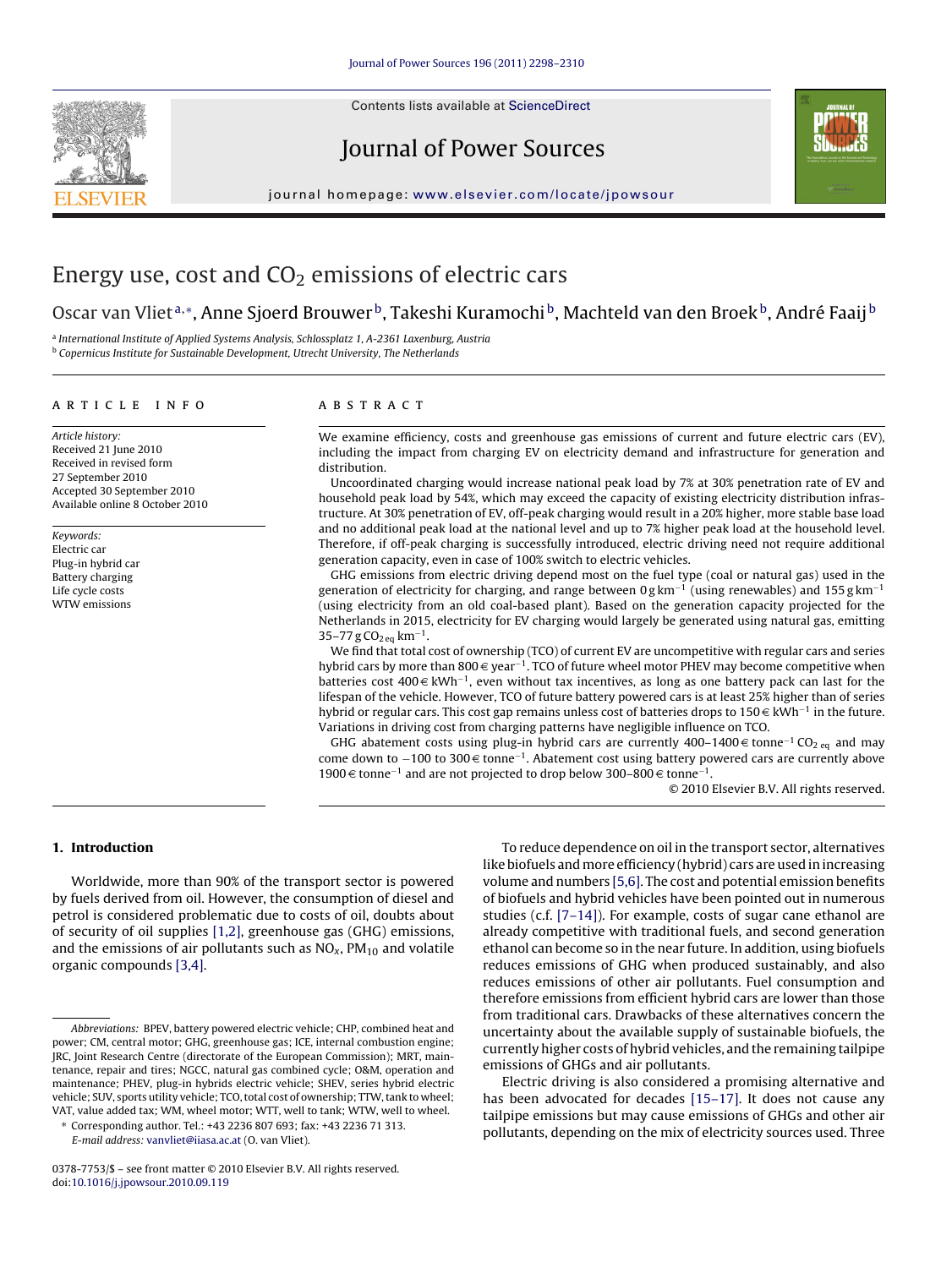basic designs for electric driving can be distinguished: the first is a series-parallel hybrid car, which has an internal combustion engine (ICE) and an electric motor that are both connected to the wheels and supplement each other when needed (see [\[18\]\).](#page-11-0) The second is a plug-in series hybrid vehicle (PHEV), which has a small battery for trips up to approximately 50 km and a generator using an ICE to provide power for long range driving. The third is a fully battery powered electric vehicle (BPEV), which has a large battery for longer trips (200–300 km). The series-parallel car has been in use for over a decade and is not considered in detail in this study. PHEV and BPEV are currently introduced into the market: major car manufacturers all over the world are working on new models [\[19–23\].](#page-11-0) Electric utilities and governments in various countries support the emergence of this market (e.g. [\[24\]\).](#page-11-0)

The additional costs of plug-in hybrid and fully electric cars compared to regular ICE cars largely depend on the high costs of batteries [\[13,25,26\]. W](#page-10-0)ith current battery costs in the order of  $\epsilon$  1000 kWh<sup>-1</sup>, plug-in cars with a battery-powered range of 50 km or more (which requires a battery of  $\pm$ 7 kWh) are prohibitively expensive. However, to determine the total cost of owning and driving an EV in the short term and to determine prospects on longer term, requirements for additional electricity generation and distribution, and technological improvements and cost reductions should be taken into account [\[27–29\].](#page-11-0)

It has been projected that an electric vehicle increases the electricity consumption of a household in an industrialised country by 50% [\[30\]. I](#page-11-0)ntroducing a large number of electric vehicles therefore introduces new challenges, like building infrastructure for charging, improving the electricity distribution grid, and taking care of legal and privacy issues regarding coordinated 'smart' charging systems. The extent of these challenges is strongly determined by the timing and pattern of charging EVs [\[31,32\].](#page-11-0)

We wish to determine whether large scale use of EV is or can become feasible from a techno-economic perspective, and if so, under what conditions. We therefore examine efficiency and costs of current and future EV, as well as their impact on electricity demand and infrastructure for generation and distribution, and thereby on GHG emissions. Energy used and emissions from manufacture of EV are left outside the scope of this study (c.f. [\[33\]\).](#page-11-0)

Earlier studies have addressed some of these issues separately. Some important well-to-wheel (WTW) studies do not include PHEV and BPEV cars [\[7,34,35\]. C](#page-10-0)ampanari et al. [\[36\]](#page-11-0) and Silva et al. [\[26\]](#page-11-0) focussed on efficiency of EV using current technology and did not take uncertainty in various chain aspects into account. Van Vliet et al. [\[13\]](#page-10-0) and Shiau et al. [\[25\]](#page-11-0) included sensitivity analysis on various factors affecting EV performance, including battery cost and vehicle weight, but did not take charging patterns into account.

Earlier studies have also only partially addressed how increased electricity demand could be catered for. A study for Sweden assumed that only renewable energy sources are used for electricity generation [\[37\]. A](#page-11-0) study for Germany used inflexible charging scenarios, not taking options for coordinated charging into account to smooth demand [\[31\]. S](#page-11-0)tudies for the US assumed that the capacity factors of power generation sources will remain the same with high numbers of EVs [\[32\], o](#page-11-0)r just evaluate how many cars the current grid can support [\[38\]. O](#page-11-0)ther studies did not take into account the load pattern of existing demand [\[16,39\].](#page-11-0)

We therefore examine the feasibility of electric driving taking into account not only drivetrain choices, but also driving patterns, changes in the electricity mix, charging patterns, and energy losses in relevant parts of the WTW chain. There are three main aspects to this analysis:

Determine the effect of EV charging patterns on household and total electricity demand.

Derive GHG emissions and costs of charging of EVs in the 2015 Dutch context and beyond.

## Compare GHG emissions and costs of PHEV and BPEV with those of regular cars.

We briefly discuss methods in Section 2, present data used in Section [3, p](#page-2-0)resent results in Section [4, d](#page-5-0)iscuss the applicability of our results in Section [5](#page-8-0) and give a summary and conclusion of our findings in Section [6.](#page-10-0)

#### **2. Methods**

The car class we focus on is the compact 5-seater. It includes the Volkswagen Golf, Ford Focus, Renault Megane, Toyota Corolla and Opel Astra. We compare EV configurations to a regular petrol car, diesel car, parallel hybrid car and SHEV. Vehicle configurations are composed using the methodology and data described in Van Vliet et al. [\[13\].](#page-10-0)

In order to compare vehicles, we use the same platform for all vehicle configurations and only exchange the drivetrain as is also done in Weiss et al., the EU Joint Research Centre (JRC) and Van Vliet et al. [\[40,7,13\].](#page-11-0) The vehicle platform is defined as a vehicle without the drivetrain and includes the chassis, suspension, wheels, doors, seats, windows, and assembly. This platform weighs 1016 kg, costs  $\in$  15700, and is powered by a 74 kW ICE or equivalent [\[7\]. T](#page-10-0)he drivetrain consists of the engine and the transmission connecting it to the wheels. An EV can be designed with a single central motor connected to the wheel via a transmission like in a regular ICE car, or with electric motors built into the rims of the wheel [\[13\].](#page-10-0)

Series hybrid vehicles (SHEV) and BPEV represent opposite ends of an electric drivetrain spectrum. The SHEV uses an ICE exclusively to power the electric motor, the BPEV uses a battery. A series drivetrain PHEV is somewhere within this spectrum. It uses a battery for short range driving, and switches to ICE-generated electricity when the battery is depleted.

Total WTW energy consumption in an EV ( $E_{total}$ ) is expressed in  $M$ I km<sup>-1</sup> determined as follows:

$$
E_{total} = E_{resis \tan ce} / \eta_{transmission} / \eta_{\text{motor}} / \eta_{\text{fuel \, supply}} \tag{1}
$$

where  $E_{resistance}$  is the mechanical energy required to move the car against resistance from inertia, wind and tire friction. Losses accumulate through the WTW chain, where  $\eta_{transmission}$  is the transmission efficiency,  $\eta_{motor}$  is the efficiency of the electric motor or ICE motor, and  $\eta_{\text{fuel supply}}$  is the fuel supply efficiency. For a wheel motor, by definition,  $\eta_{transmission} = 1$ .

Fuel supply efficiency depends on whether the EV is powered by an ICE or electric motor. The well-to-tank (WTT) efficiency ( $\eta_{\text{WTT}}$ ) is determined as follows for liquid fuels and electricity:

$$
\eta_{\text{liquid fuel}} = \eta_{\text{distribution}} \times \eta_{\text{fuel plant}} \times \eta_{\text{resource extraction}}
$$
 (2)

$$
\eta_{\text{electricity}} = \eta_{\text{charging}} \times \eta_{\text{grid}} \times \eta_{\text{power plant}} \times \eta_{\text{resource extraction}} \tag{3}
$$

where  $\eta_{distribution}$  is the energy used for driving distribution trucks and filling stations,  $\eta_{\text{fuel plant}}$  is most commonly the efficiency of an oil refinery,  $\eta$ <sub>resource extraction</sub> is the efficiency of mining or farming of energy resources,  $\eta_{charging}$  is efficiency of charging and discharging the battery, and  $\eta_{grid}$  is the efficiency of the electricity distribution grid. If solar power or wind is used,  $\eta_{resource \; extraction} = 1$ .

The source of electricity used for charging EVs depends on the available power capacity and existing demand pattern of households, offices, industry, and public services (such as street lighting). We determine the total costs, marginal costs, and emissions of electricity at 15-min intervals by matching dispatch of electricity generation options to the demand pattern. The demand pattern uses household or national demand and includes additional load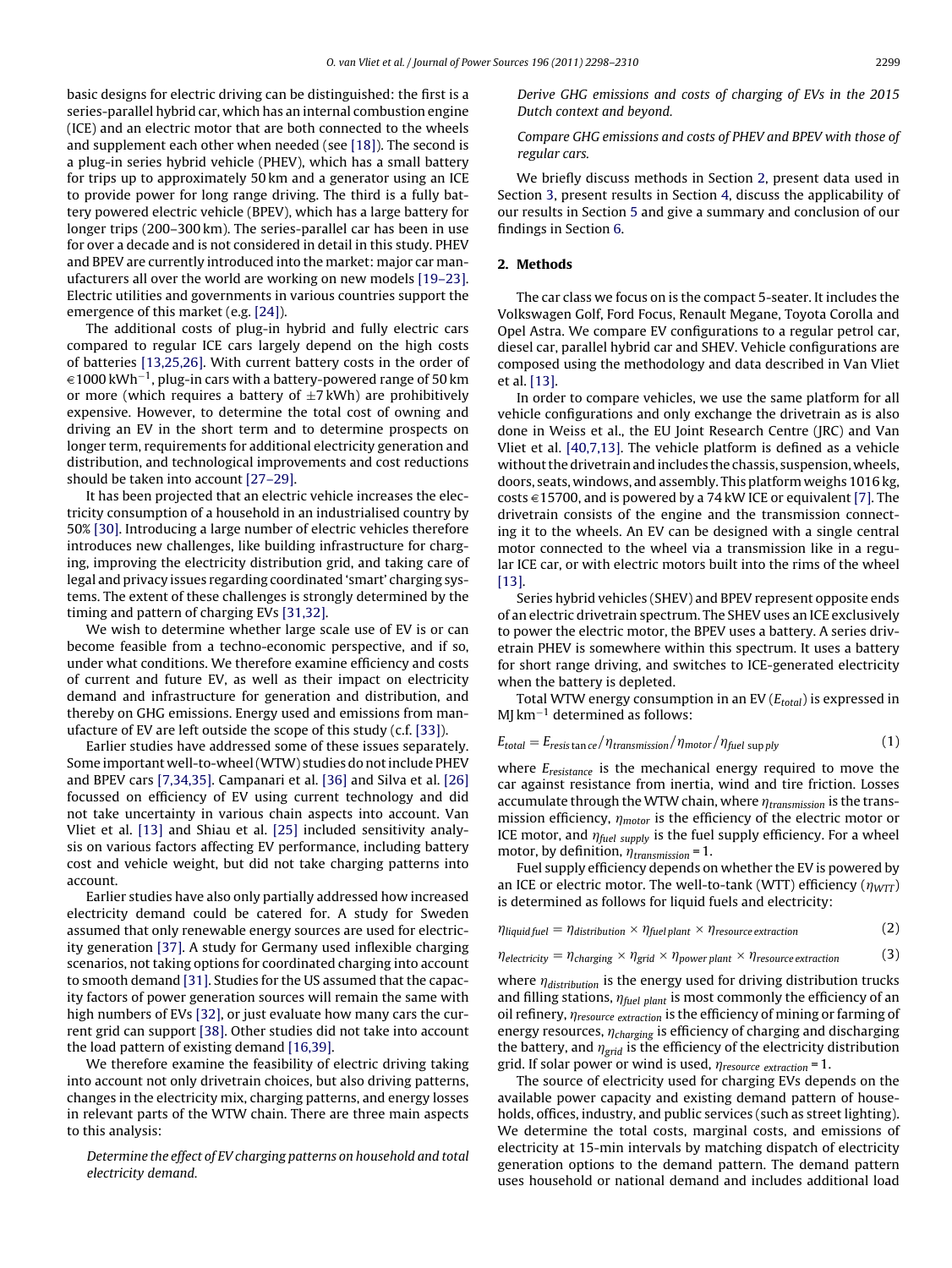<span id="page-2-0"></span>for EV charging, depending on the EV used and the EV penetration rate.

Electricity generation capacity is ranked in a merit order on the basis of variable costs and types of units. We determine the supply mix by employing plants that are progressively higher in the merit order until demand is satiated. Combined heat and power (CHP) plants co-produce heat that must be delivered and are therefore given precedence. Base load is preferably provided by nuclear and coal-fired plants that provide constant supply with relatively low operating costs. Wind and solar power produce electricity with low operating costs but their production is not entirely predictable or controllable. Fluctuations in demand and intermittent supply are accommodated by the use of peak load capacity like natural gasfired turbines and hydropower that can be quickly switched on or off. All power plants have limits on availability (due to maintenance and unplanned outages), so we include capacity factors for calculating average supply.

Total cost of ownership (TCO) of a car is the sum of the annualised fixed (purchasing) costs of the car, variable costs composed of maintenance, repair and tires (MRT), and fuel or electricity costs, for a standard distance driven per year. The purchasing costs of the car consist of the platform, and any applicable combination of ICE, transmission, battery, and electric generator and motor(s).

For a PHEV to be a cost-effective alternative, reductions in fuel consumption and fuel cost must outweigh the added weight and cost of having both a battery and an ICE on board. We do not include country-specific taxes on car purchase, car ownership (road tax) and fuel, but we include 19% VAT, as is common to the EU.

Uncertainty in efficiency and TCO of our selected car configurations is calculated as standard deviation ( $\sigma$ ) from the indicated value. We account for uncertainty about electric motor efficiency and transmission efficiency. These lead to uncertainty in fuel consumption and in the minimum battery capacity required to allow 50 or 250 km range. We also account for uncertainty in emissions of fuel production and the cost of batteries and electric motors. We address the uncertainty in specific cost ( $∈$  kWh<sup>-1</sup>) of batteries and the share of km driven on electricity in PHEV through sensitivity analysis. We do not examine uncertainty in driving cycles. We assume no co-variance for propagation of uncertainty in independent conversion steps and full co-variance if the cost uncertainties derive from the same underlying variable.

## **3. Data**

Our dataset for vehicles is not nation specific. However, for country-dependent factors such as electricity demand, electricity generation capacity, and transport demand, we use data for the Netherlands. Where available, we also include data for the entire EU and compare with other countries to widen the validity of our analysis.

### 3.1. Reference cars and drivetrains

All reference car configurations except the regular diesel car use petrol engines, because the purchase cost of petrol engines is some  $\in$ 1500 lower than of diesel engines [\[7\].](#page-10-0) We assume that petrol engine-generators in SHEVs and PHEVs have the same efficiency relative to diesel generators as petrol engines relative to diesel engines in regular cars (see [\[7\]\).](#page-10-0) We also assume a shift from current central motor (CM) drivetrains to wheel motor (WM) drivetrains from 2015 onwards because higher efficiency of wheel motor drivetrains allows for smaller and cheaper engines and battery packs.

For costs of petrol and diesel, we assume an oil price of 80 \$ bbl<sup>-1</sup>, close to the short term projections in the World Energy Outlook 2009 [\[41\]. A](#page-11-0)t this oil price, assuming 41.87 MJ<sub>LHV</sub> kg<sup>-1</sup> and 820 kg m<sup>-3</sup> for crude oil, fuel prices at the pump in the Netherlands are around 1.21  $\in$  l $^{-1}$  for diesel and 1.40  $\in$  l $^{-1}$  for petrol (using [\[42,43,7\]\).](#page-11-0) This includes 19% value-added tax (VAT) and excise duty [\[44\].](#page-11-0) Untaxed, prices are 19.3  $\in G$ ]<sup>-1</sup> or 0.69  $\in$  l<sup>-1</sup> for diesel and 19.9  $\in GJ^{-1}$  or 0.64  $\in$  l<sup>-1</sup> for petrol.

We assume that the same electric motors are used to propel SHEVs, PHEVs or BPEVs and electricity consumed per kilometre is therefore the same for both types of cars, as long as the car weight is similar. Based on work by Van Vliet et al. [\[13\],](#page-10-0) we use an EV drivetrain with a single 74 kW central motor (CM) that consumes  $103 \pm 20$  Wh km<sup>-1</sup> from 2010 and one with two 29 kW wheel motors (WM) that consumes  $89 \pm 19$  Wh km<sup>-1</sup> from 2015. In hybrid car configurations, these are powered by a petrol-fuelled engine-generator that produces 53 kWe for a CM drivetrain and 46 kWe for a WM drivetrain with an efficiency of 31%.

TCO is calculated using a 5% social or 10% consumer discount rate, 10 year depreciation period, including VAT but excluding excise duties. For initial TCO calculations we use average annual distance driven in The Netherlands of approximately 14,000 km car<sup>-1</sup> year<sup>-1</sup> [\[45–47\].](#page-11-0)

#### 3.2. Plug-in hybrid and battery powered electric cars

Building on the SHEV drivetrains, we assume PHEVs with an electric range of 50 km and BPEVs with a range of 250 km, again using the methodology and data described in Van Vliet et al. [\[13\].](#page-10-0)

The efficiency to charge the battery from the grid varies between 89% and 96% in literature, and battery cycle efficiency (combined charge and discharge) varies between 85% and >95% [\[7,36,48–52\].](#page-10-0) For EV, we use efficiencies of 90% for charging the battery and 96% for discharging the battery [\[36\]. T](#page-11-0)o account for speed fluctuations that cause some of the electricity from the ICE generator in a SHEV or PHEV (when not driving on grid electricity) to go through the battery, we use a combined efficiency of 97% for transfer of electricity between generator and electric motor (based on [\[7\], a](#page-10-0)s described in [\[13\]\).](#page-10-0)

We use Li-ion batteries with a cost of 960  $\in$  kWh<sup>-1</sup> in 2010, and we assume this reduces to 800  $\in$  kWh<sup>-1</sup> around 2015, and to 400 € kWh<sup>-1</sup> in the more distant future [\[53\]. T](#page-11-0)hese costs are much higher than the minimum target for long term commercialisation of 150 \$ kWh−<sup>1</sup> set by the U.S. Advanced Battery Consortium [\[54\].](#page-11-0) The Li-ion batteries we use have a specific energy of 86Wh kg<sup>-1</sup>, and we assume this increases to 110Wh kg−<sup>1</sup> around 2015 and to 150Wh kg−<sup>1</sup> in the more distant future [\[55,36\]. W](#page-11-0)e use a depth of discharge of 70% [\[13\].](#page-10-0) We assume a battery pack last for the lifetime of the vehicle, but explore the sensitivity of TCO to a mid-life replacement in Section [5.](#page-8-0)

Our vehicle platform includes structural reinforcement to support heavy batteries. This increases platform weight by 48 kg compared to a petrol car (based on Ref. [\[7\]\).](#page-10-0) However, advances in specific energy of batteries and the exact reinforcement required can vary [\[25\]. W](#page-11-0)e therefore assume an uncertainty of 50% in total future battery weight including reinforcements.

Increased vehicle weight increases fuel consumption. For cars without regenerative braking, fuel consumption increases by some 3–8% for every 10% increase in car weight [\[56\], d](#page-11-0)ue to increased inertial mass and rolling resistance. With regenerative braking, this reduces to approximately 1–5% for every 100 kg increase in car weight [\[25,36\].](#page-11-0)

To calculate the increase in fuel consumption, we compare the weight of our PHEV and BPEV configurations with that of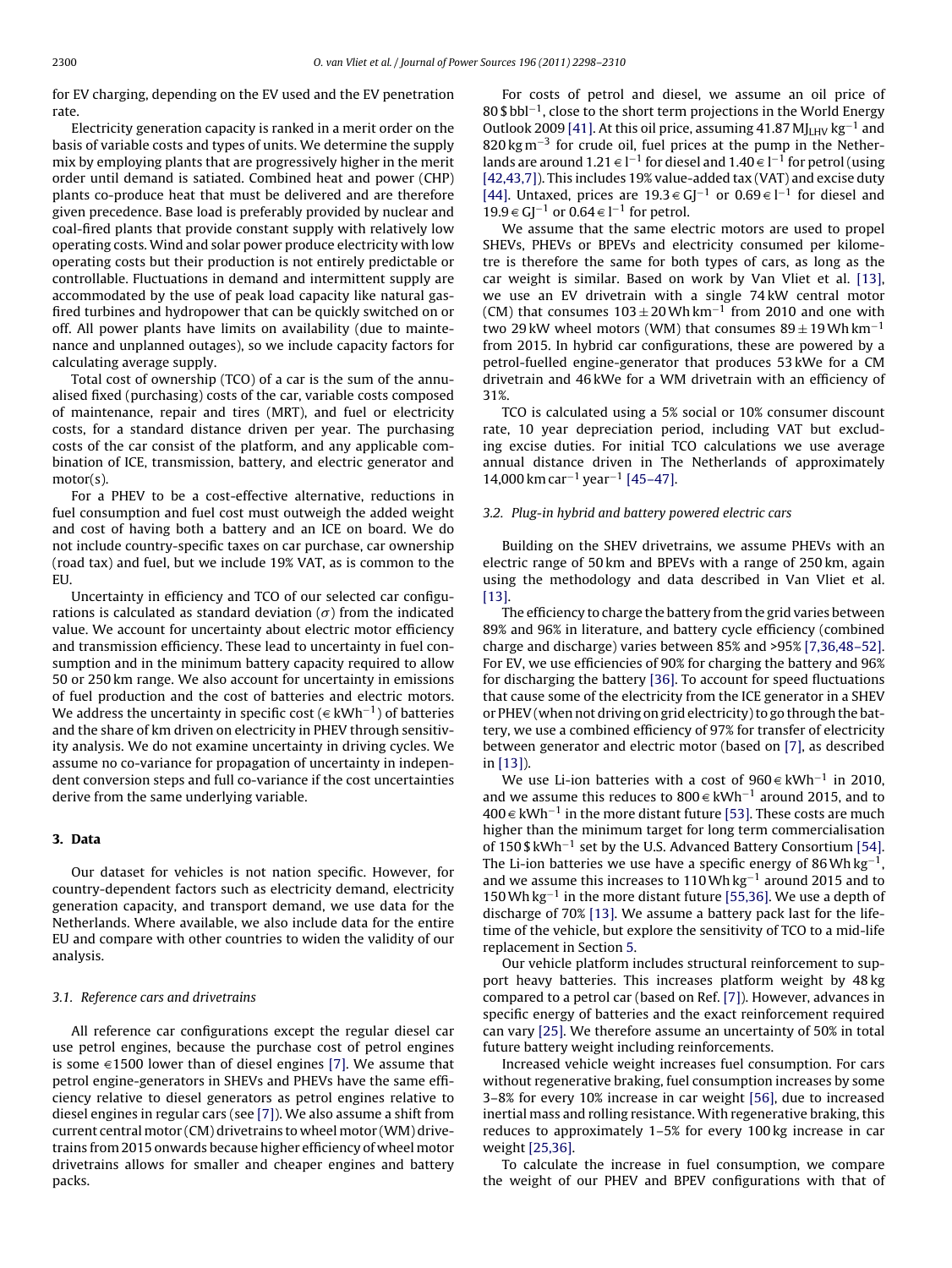Projections of the penetration rate of electric vehicles In the EU, US, and Japan in 2030.

| Estimate                                                                             | Region      | Institute                                 | Source |
|--------------------------------------------------------------------------------------|-------------|-------------------------------------------|--------|
| 9% of sales are PHEVs                                                                | <b>OECD</b> | <b>IEA</b>                                | [57]   |
| 21% PHEV and 7% BPEV in 450 ppm scenario                                             | <b>OECD</b> | <b>IEA</b>                                | $[41]$ |
| 30% of distance by car powered by electricity, mainly in PHEVs (range 5–38%)         | EU          | <b>ECN</b>                                | $[58]$ |
| 6% BAU market share of electrical vehicles and 12% in "carbon constraint case"       | EU          | European Commission                       | $[59]$ |
| 3% BAU market share of electrical vehicles                                           | EU          | European Commission                       | [60]   |
| Electric vehicles comprise 24% of the light duty vehicle fleet                       | <b>USA</b>  | Berkeley                                  | [61]   |
| 2% of light duty vehicles sales is a PHEV                                            | <b>USA</b>  | EIA                                       | [62]   |
| 20% of distance by car powered by electricity in 2030 and 50% of car sales is a PHEV | <b>USA</b>  | <b>EPRI</b>                               | [63]   |
| Around 27% of the total fleet will consist of PHEVs                                  | <b>USA</b>  | U.S. National Renewable Energy Laboratory | [64]   |
| 40% of all light duty vehicles will be PHEVs by 2030                                 | <b>USA</b>  | Argonne National Laboratories             | [64]   |
| PHEVs make up between 10% and 30% of the vehicle fleet                               | Japan       | MIT                                       | [65]   |
| 80% of the car fleet consist of PHEVs                                                | Japan       | University of Tokyo                       | [66]   |

our SHEV configurations (CM to CM, WM to WM) and apply a fuel consumption penalty of  $3\pm2\%$  for every 100 kg of extra weight.

## 3.3. Projections for uptake of electric driving

The amount of electricity used by electric cars depends on the vehicle kilometres travelled in electric cars, which in turn is proportional to the number of PHEVs and BPEVs on the road and, in case of PHEV, the share of electricity in total fuel used. Currently, ICE cars have ∼99% market share. Table 1 summarises projections of penetration rates of electric vehicles in 2030 from recent studies.

Two trends emerge from Table 1: PHEVs are projected to be the main electric car type, and the penetration levels do not seem to be very different for different regions. The only exception is a study by the University of Tokyo that forecasts a penetration rate of 80% of PHEV. To assess the impact of different EV penetration levels, two values will be used in our calculations: a low estimate of 6% and a high estimate of 30%.

Total electricity demand for EVs also depends on the number of EVs in use. The number of cars on the road in the Netherlands is projected to rise from 7.2 million cars in 2006–2008 to around 8.1 million in 2015 and around 9 million in 2030 [\[45,47\].](#page-11-0)

Cars are driven 38 km per day on average in Britain and The Netherlands, and 52 km per day in the USA [\[46,67–70\]. T](#page-11-0)his average is not projected to change significantly [\[47,71\]. W](#page-11-0)e assume this is true for everyday use, and does not include irregular trips (holiday travel by car, etc.). For Britain and The Netherlands, this results in electricity demand of approximately 4.8 kWh day−<sup>1</sup> per CM EV and  $4.0$  kWh day<sup>-1</sup> per WM EV.

The share of trips smaller than 50 km ranges between 60% and 80% [\[72,73\], s](#page-11-0)ee also [\[74,75\]. W](#page-11-0)e initially assume that on an annual basis, PHEV are driven 30% on petrol and 70% on electricity (see also [\[76,77\]\).](#page-11-0) We analyse the impact on TCO of different assumptions of annual distances driven and shares of electricity use in PHEVs in Section [4.4.](#page-7-0)

#### 3.4. Electric vehicle charging

Three different charging setups are currently used in the USA (see Table 2). Type 1 resembles a regular socket dedicated to charging EVs. Type 2 chargers are also available to all residential customers, but require the installation of special equipment [\[78\].](#page-12-0) Type 3 are installed at locations where many vehicles need charging quickly, reducing the recharge time to under 10 min. In the EU and Japan, the IEC standard 68851 is in development[\[79\]. T](#page-12-0)his standard allows for normal charging with single phase or three-phase electricity. The equipment is installed in the vehicle and is designed for a maximum load of 40 kW. Fast charging up to 250 kW could become available with fixed chargers.

We use a cost of  $\in$  480 for the charger, which is included in the car purchase cost [\[80\]. A](#page-12-0)ssessing the cost of different chargers in detail (while charging standards are still in development) is outside the scope of this study.

Table 2 shows that PHEV with a 50 km electric range can easily be charged overnight (19:00–7:00) with any charging equipment. For driving further in BPEV, an IEC68851 or USA type 2 charger should be used to ensure a fully charged car in the morning.

Charging loads add to the existing demand for electricity. Literature suggests a number of charging patterns, as shown in [Table 3](#page-4-0) [\[82,32,31\].](#page-12-0)

We examine the uncoordinated and off-peak patterns, as these represent the worst case and best case scenarios. We assume the car is charged in one session per 24-h period. The uncoordinated charging pattern is defined as normal-distributed around 19:30 in the evening with a standard deviation of 3 h. The off-peak pattern depends on the demand pattern, and is defined by fitting a straight demand line between 22:00 and 7:00 so that the total electricity delivered is equal to the total required existing and charging demand.

For consumers, we assume two price levels, depending on the time of day. We use average of household 3-year fixed and variable prices from several large Dutch utilities in spring 2010 (EON Benelux, Electrabel, Eneco, Essent, Nuon, RWE Nederland, see websites). From 7:00 to 23:00, the price is  $102 \text{ } \in \text{MWh}^{-1}$ , and

## **Table 2**

Charger types, power per type, vehicle kilometres that can be charged per hour, and hours needed to fully charge an EV battery that provides 50 km range.

| Electricity demand<br>household level | Charger type | Power (kW) | 2010/central motor<br>$km h^{-1}$ hours to charge |      | 2015/wheel motors<br>$km h^{-1}$ hours to charge |      |
|---------------------------------------|--------------|------------|---------------------------------------------------|------|--------------------------------------------------|------|
| <b>United States</b>                  | Type l       | 1.4        | 12                                                | 4.31 | 14                                               | 3.73 |
| $52 \mathrm{km}$ day <sup>-1</sup>    | Type 2       | 3.3        | 28                                                | 1.88 | 32                                               | 1.63 |
|                                       | Type 3       | 60         | 502                                               | 0.10 | 581                                              | 0.09 |
| European Union                        | 1-Phase      | 3.5        | 29                                                | 1.30 | 34                                               | 1.12 |
| $38 \mathrm{km}$ day <sup>-1</sup>    | 3-Phase      | 10         | 84                                                | 0.45 | 97                                               | 0.39 |
|                                       | Maximum      | 40         | 335                                               | 0.11 | 388                                              | 0.10 |

Sources: [\[81,79,13\].](#page-12-0)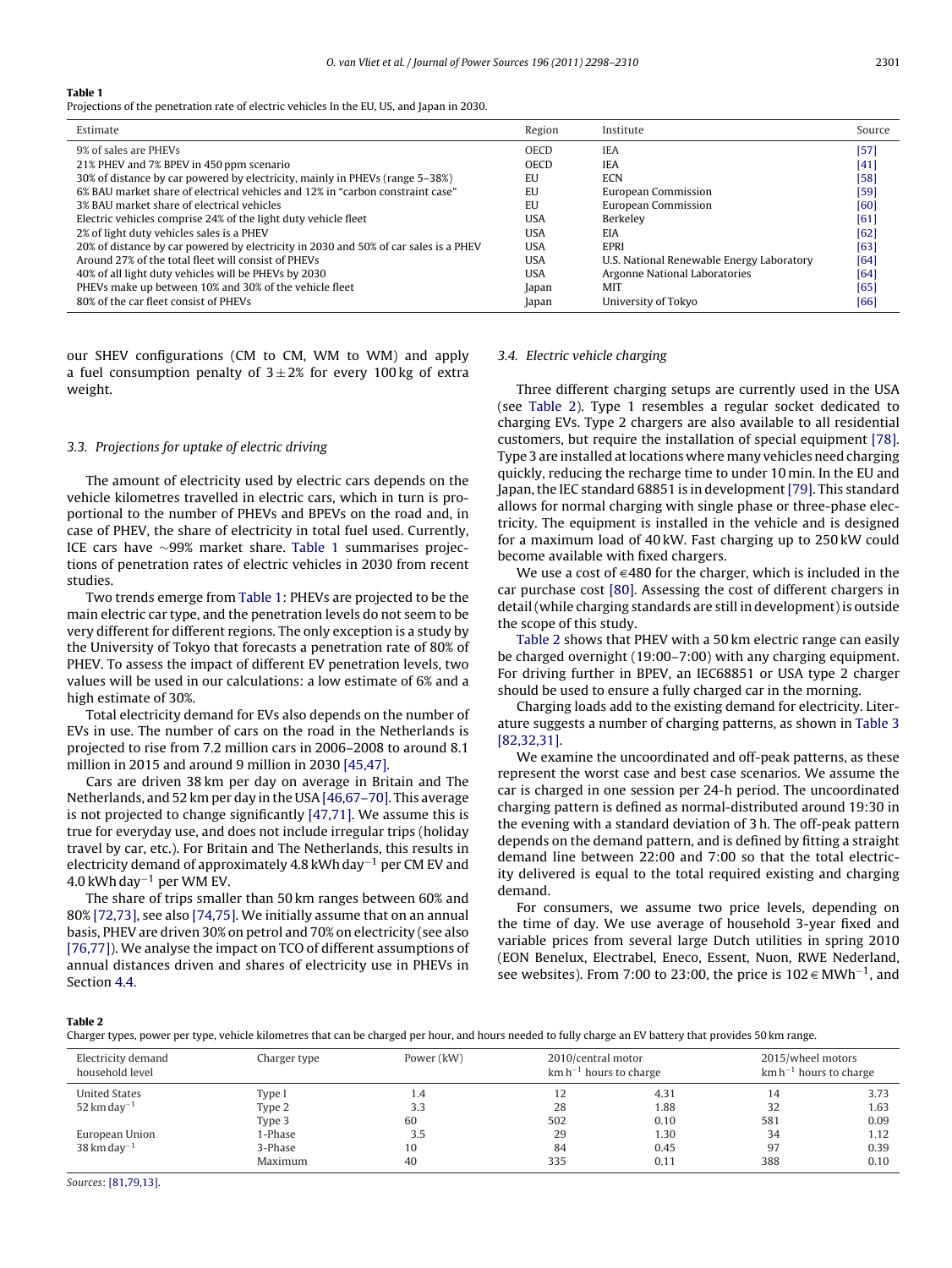<span id="page-4-0"></span>

**Fig. 1.** Average total 2006-2008 national and total 2007 household electricity demand patterns for the Netherlands.

Charging scenarios from literature.

| Charging pattern     | Description                                                                                                                                                                                                                                                                                                                                          |
|----------------------|------------------------------------------------------------------------------------------------------------------------------------------------------------------------------------------------------------------------------------------------------------------------------------------------------------------------------------------------------|
| <b>Uncoordinated</b> | EV owners charge their vehicles when they come home<br>until fully charged. No coordination takes place. The<br>peak EV-demand will exacerbate daily peak demand.<br>Both the business as usual and worst case scenario                                                                                                                              |
| Delayed              | Comparable to the uncoordinated scenario, with the<br>difference that charging starts in the end of the<br>evening. This will shift the peak EV-demand so that it<br>does not coincide with the daily peak demand. Also,<br>charging will be cheaper at the night-rate for electricity                                                               |
| Off-peak             | Charging takes place during the night when the overall<br>electricity demand is low and generation is mostly<br>base load, Local utilities can control charging to<br>employ the electricity generation capacity optimally.<br>The advantage for owners is that electricity is cheap<br>during the night                                             |
| Continuous           | Uncoordinated scenario in which vehicle owners<br>charge their vehicles whenever possible. Charging<br>takes place at, for example, home and work<br>throughout the day. Continuous charging results in<br>better charged batteries, which enable more trips to be<br>electricity powered. It also requires an ubiquitous<br>charging infrastructure |

from 23:00 to 7:00 the price is  $64 \in \text{MWh}^{-1}$ . Flat rate prices were 83 € MWh<sup>-1</sup>, all excluding the 129 € MWh<sup>-1</sup> Dutch energy tax but including VAT [\[44\].](#page-11-0)

## 3.5. Household and overall electricity demand

Electricity demand of a set of 2000 households in an urban environment in the year 2003 is simulated using the SEPATH generator.1 Since the generator cannot simulate spring and autumn conditions, the average of the summer and winter simulation are used for these seasons. We assume that this demand pattern is representative for all households.

Average household electricity consumption was 3350 kWh year−<sup>1</sup> in the year 2000 [\[85\].](#page-12-0) Based on projections for autonomous increase in this demand ranging between 0.5% and 1.5% per year [\[85–87,60\], w](#page-12-0)e assume an increase of 1.1% per year for households. Consequently, electricity consumption per household is calculated at 3600 in 2007 and 3900 kWh year−<sup>1</sup>

in 2015. We scale the 2003 household pattern from the SEPATH generator to match the total national household electricity demand in 2007 (see Fig. 1), 2010 and 2015.

The total number of Dutch households is projected to rise from 7.19 million households in 2007 to 8.5 million households [\[88,89\].](#page-12-0) For sake of simplicity, we assume one car per household.

Fig. 1 also shows the daily pattern of the total Dutch electricity demand per season, based on the average of the years 2006–2008, as obtained from TenneT [\[90\]. P](#page-12-0)rojections for autonomous national electricity demand increases range between 1.1% and 2.4% per year [\[87,60\], a](#page-12-0)nd we assume an increase of 1.5% per year.

National demand follows household demand in night and evening, but daytime demand is clearly increased by electricity consumption in the workplace. Both the highest peak demand (winter time evening 17:00 to 20:00) and off-peak (night from 23:00 to 7:00) intervals are caused by dynamics in household demand. However, as demand from households is projected to rise more slowly than overall demand, the influence of households on this pattern will diminish.

## 3.6. Electricity supply

We use the Dutch vintage electricity generation capacity for our supply calculations. For constructing cost and emission supply curves it is assumed that the electricity generation mix of the Netherlands will not change substantially in the near future. Plans for new power plants support this, as well as the intentions of the Dutch government. Furthermore, the 20–60 year lifespan of power plants makes the generation mix rather static [\[91–93\].](#page-12-0)

[Table 4](#page-5-0) shows existing and projected vintage electricity generation capacity, taken from Van den Broek et al. [\[94\].](#page-12-0) For 2015, this assumes three currently planned pulverised coal-fired power plants with a total capacity of 3.4 GW and several NGCC plants with a total capacity of 5.9 GW are built.

Merit order is based on variable operating and maintenance (O&M) and fuel costs, except for nuclear, wind, PV and CHP (except gas engine CHP), which are always used when available. We do not take a  $CO<sub>2</sub>$  price into account when determining the merit order.

For 2030, only the plants that remain from the 2015 vintage are included, to show the inertia in the composition of the generation capacity. New capacity will be needed to meet demand after 2015, but projections regarding the type of plants built after 2015 are beyond the scope of this chapter. If GHG emissions from electricity generation are to be reduced, we can expect an increasing role for electricity generation using renewable resources like

<sup>1</sup> SEPATH <fn0005>is a fully validated pattern generator that simulates the present day electricity demand of households over a 24-hour period. It was developed by KEMA and IVAM [\[83,84\].](#page-12-0)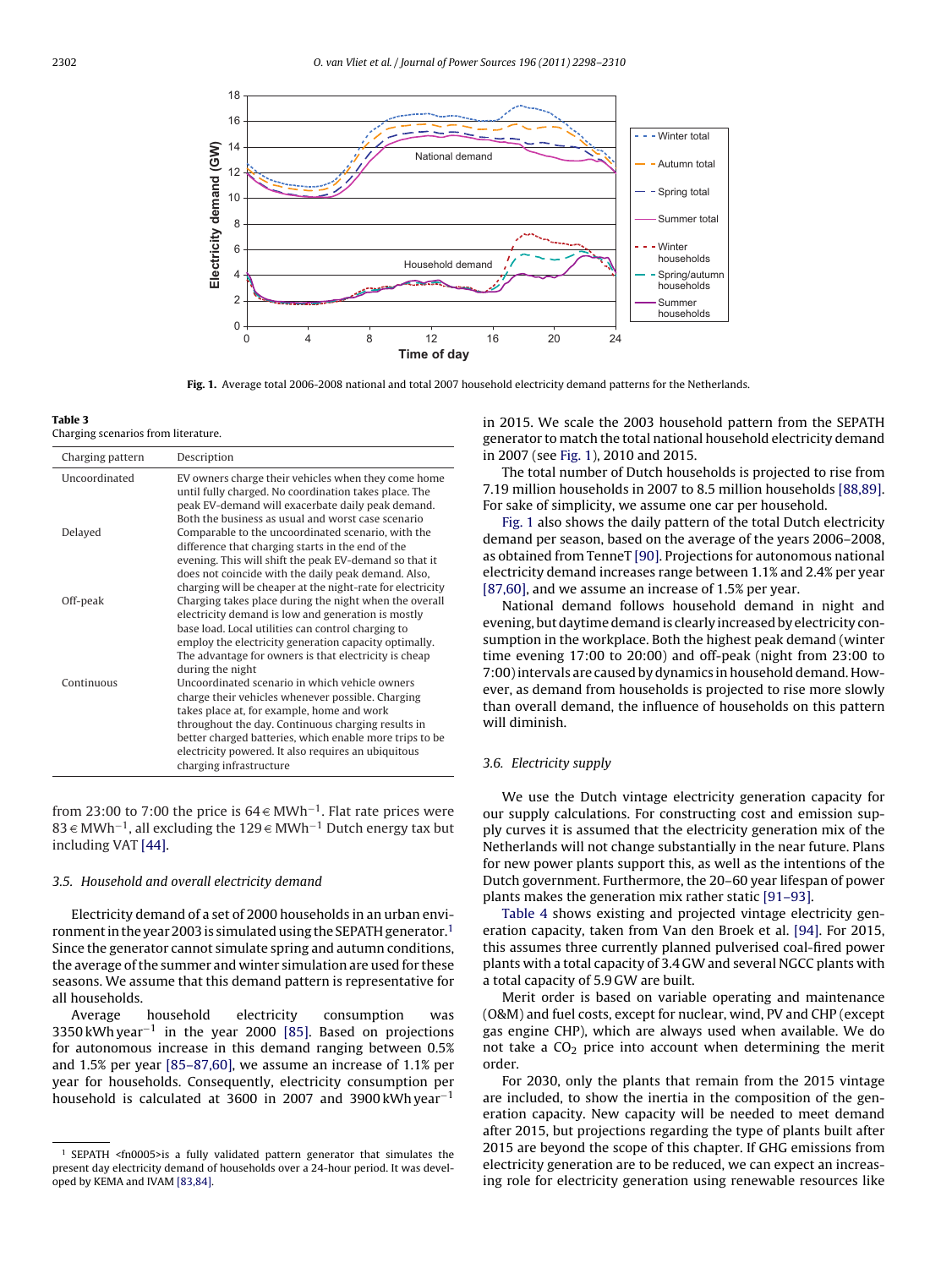<span id="page-5-0"></span>Electricity generation capacity in the Netherlands in 2005, 2010, 2015 and remaining 2015 vintage in 2030, in order of merit.

| Vintage capacity                | $CO2$ emissions (tonne MWh <sup>-1</sup> ) | Variable costs ( $\in$ MWh <sup>-1</sup> ) | Capacity factor | Generation capacity installed |          |          |          |
|---------------------------------|--------------------------------------------|--------------------------------------------|-----------------|-------------------------------|----------|----------|----------|
| Technology merit order          |                                            |                                            |                 | 2005                          | 2010     | 2015     | 2030     |
| Preferred capacity <sup>a</sup> | Mixed, not relevant                        |                                            | Included        | 3858                          | 3910     | 3621     | 1217     |
| PC super critical new           | 0.85                                       | 16                                         | 0.89            | $\Omega$                      |          | 3600     | 3600     |
| PC super critical               | 0.89                                       | 16                                         | 0.89            | 1230                          | 1230     | 1230     | 1230     |
| PC sub critical                 | 1.00                                       | 18                                         | 0.89            | 2690                          | 2690     | 2690     | 2045     |
| Integrated coal gasification    | 1.03                                       | 19                                         | 0.87            | 253                           | 253      | 253      | 253      |
| NGCC new                        | 0.43                                       | 62                                         | 0.89            | $\Omega$                      | 2098     | 5869     | 5869     |
| <b>NGCC</b>                     | 0.48                                       | 69                                         | 0.89            | 4809                          | 3782     | 3718     | 2961     |
| Gas-fired power plant           | 0.61                                       | 88                                         | 0.80            | 4527                          | 4068     | 2643     |          |
| CHP gas engine                  | 0.61                                       | 89                                         | 0.46            | 1794                          | 2517     | 1810     |          |
| Gas turbine peaking plant       | 0.70                                       | 103                                        | 0.25            | 239                           | $\Omega$ | $\Omega$ | $\Omega$ |

Source: [\[94\].](#page-12-0)

a Preferred capacity in the merit order consists of nuclear power, gas turbine district heating, PV, onshore and offshore wind, and most varieties of CHP. Abbreviations: PC: pulverised coal-fired; NGCC: natural gas combined cycle; CHP: combined heat and power.

#### **Table 5**

**Table 6**

Battery capacity, battery weight, total car weight, range (+o) on full battery, and TTW electricity consumption (including correction for weight) of EV configurations investigated in this study.

| Vehicle configuration | Battery (kWh) | Battery weight (kg) | Car weight (kg) | Range on full battery (km) | Electricity consumption (Wh $km^{-1}$ ) |
|-----------------------|---------------|---------------------|-----------------|----------------------------|-----------------------------------------|
| SHEVCM 2010           | 1.1           | 10                  | $1310 + 20$     | $8 \pm 1$                  | Petrol only                             |
| SHEVWM future         | 1.5           | $10 + 0$            | $1220 + 0$      | $11 + 2$                   | Petrol only                             |
| <b>PHEV CM 2010</b>   | 7.4           | $80 \pm 20$         | $1380 + 20$     | $50 + 7$                   | $122 \pm 27$                            |
| PHEVWM future         | 6.4           | $40 \pm 20$         | $1250 \pm 20$   | $50 + 7$                   | $104 \pm 23$                            |
| BPEVCM 2010           | 36.9          | $410 \pm 80$        | $1530 + 80$     | $250 \pm 34$               | $127 + 35$                              |
| BPEVCM 2015           | 36.9          | $340 + 180$         | $1450 + 180$    | $250 + 34$                 | $124 \pm 32$                            |
| BPEVWM 2015           | 31.8          | $290 \pm 160$       | $1350 \pm 160$  | $250 \pm 37$               | $107 + 29$                              |
| <b>BPEVWM</b> future  | 31.8          | $210 + 120$         | $1270 \pm 120$  | $250 \pm 37$               | $104 \pm 25$                            |

biomass and wind, and for the use of carbon capture and storage (c.f. [\[95,96\]\).](#page-12-0)

#### **4. Results**

#### 4.1. Plug-in hybrid and battery powered car configurations

From 2000 to 2009, grid losses have accounted for 3.8% of electricity produced in the Netherlands [\[97\]. T](#page-12-0)he Dutch grid is relatively efficient, compared to the whole EU where losses were reduced from 8.7% in 1996 to 7.2% in 2007 [\[98\]. W](#page-12-0)e adjusted variable costs and GHG emissions of delivered electricity and available electricity for losses in the Dutch grid. We include the difference between Dutch and EU grids in our uncertainty calculations.

As we assume no additional capacity is built for charging EV, there are no additional capital costs. The costs for charging EV at a specific hour in a year are determined by the variable O&M and fuel costs of the marginal available generation plants.

To calculate emissions and variable costs, we use emissions factors from JRC and price projections from the World Energy Outlook 2009 [\[7,41\]. F](#page-10-0)or coal, emissions are 108.4 kg  $CO<sub>2 eq</sub> GJ<sup>-1</sup>$ , including emissions from mining and transport, and price is  $1.8 \in G$ [-1] around 2010 and 2.0  $\in G_J^{-1}$  in 2015. For natural gas, emissions are 69.5 kg CO<sub>2 eq</sub> GJ<sup>-1</sup>, including recovery and 4000 km pipeline transport, and price is  $9.2 \in GJ^{-1}$  around 2010 and  $10 \in GJ^{-1}$  in 2015.

Component costs and total car purchasing cost of car configurations investigated in this study.

## Table 5 shows the battery-related aspects of our SHEV and EV configurations. The increase in fuel consumption due to weight  $(3 \pm 2\%)$  per 100 kg extra weight) ranges up to 14% compared to reference SHEV. Table 6 shows component costs and total purchasing costs of our reference cars, SHEV and EV configurations.

[Table 7](#page-6-0) shows GHG emissions of our car configurations, using petrol, diesel and electricity produced by wind or PC sub-critical power plants. [Fig. 2](#page-6-0) shows GHG emissions from electric driving in 2015 PHEV with CM and WM configurations using fossil fuels, calculated from drivetrain electricity consumption, conversion efficiency of petrol and power plants, grid losses, and relevant emission factors. GHG emissions from using fossil fuels to charge CM EV range roughly between 127 g CO<sub>2 eq</sub> km<sup>-1</sup> using electricity from a sub-critical coal plant to 55 g  $CO<sub>2</sub>$  eq km<sup>-1</sup> using a natural gas combined cycle plant. Emissions using improved coal plants, petroleum-power plants and less efficient natural gas plants fall within this range.

| Platform | Electrical drive | ICE/generator  | Battery          | Total $(\in)$    |
|----------|------------------|----------------|------------------|------------------|
| 15.730   |                  | 5640           | 0                | 21360            |
| 15.440   |                  | 3730           |                  | 19160            |
| 15.440   | 3660             | 2980           | $2830 + 0^2$     | $24910 + 0$      |
| 15.730   | $4380 + 750$     | $3020 + 210$   | 1740             | $24860 + 780$    |
| 15.730   | $2330 \pm 720$   | $2730 \pm 190$ | 580              | $21370 + 750$    |
| 15.730   | $4380 \pm 750$   | $3020 + 210$   | $7550 + 1370$    | $30670 + 1580$   |
| 15.730   | $2330 + 720$     | $2730 + 190$   | $3030 + 540$     | $23820 + 920$    |
| 15.730   | $4380 + 750$     |                | $35800 + 6870$   | $55900 + 6910$   |
| 15.730   | $4380 + 750$     |                | $29970 + 5730$   | $50070 \pm 5780$ |
| 15.730   | $2330 + 720$     |                | $25960 + 5390$   | $44020 \pm 5440$ |
| 15.730   | $2330 \pm 720$   |                | $13220 \pm 2690$ | $31280 + 2790$   |
|          |                  |                |                  |                  |

<sup>a</sup> The parallel hybrid car has a 2.9 kWh battery.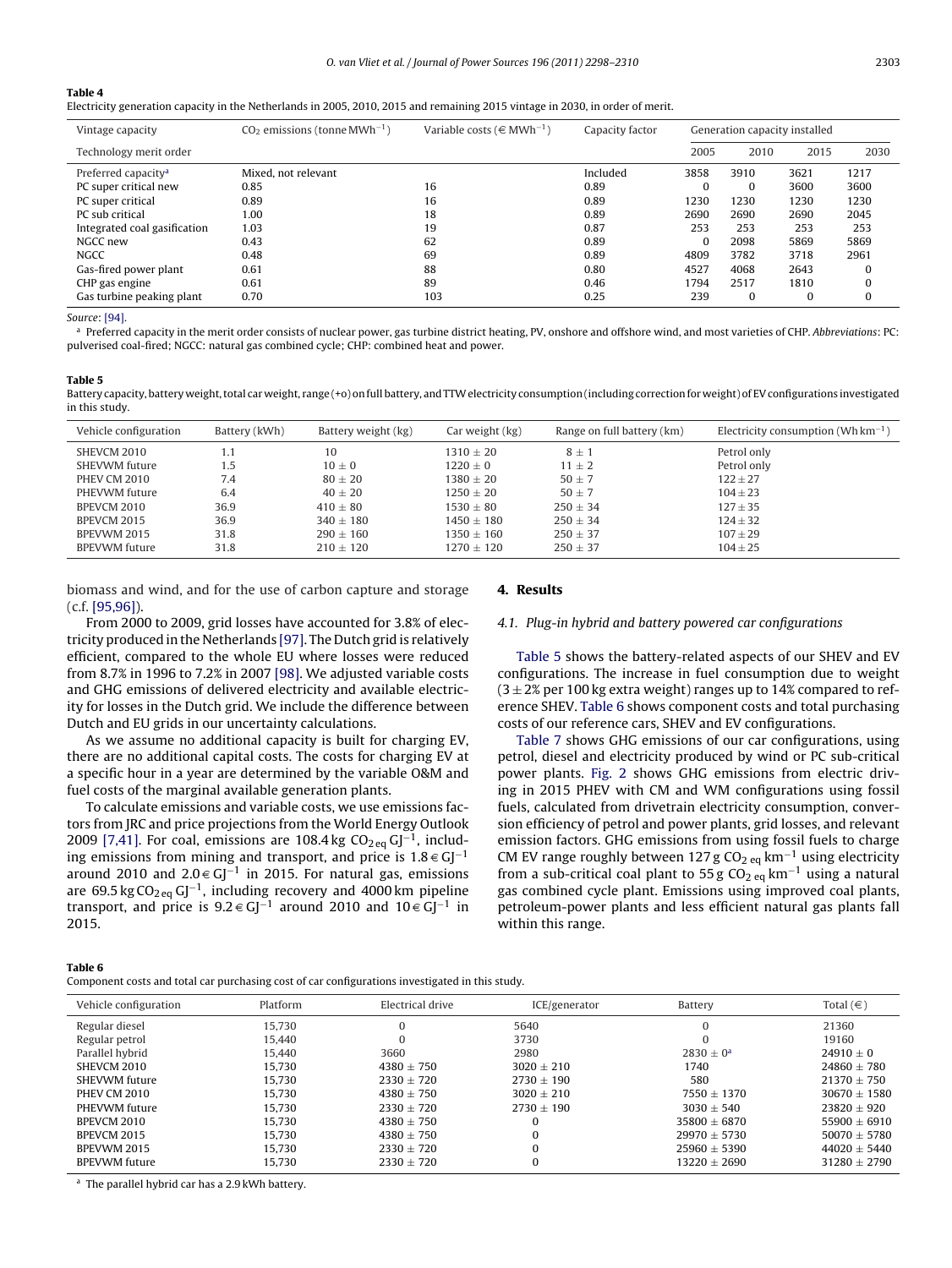<span id="page-6-0"></span>

| WTT, tank-to-wheel (TTW) and total WTW emissions from reference drivetrains in gram CO <sub>2 eq</sub> km <sup>-1</sup> . |  |  |  |  |  |
|---------------------------------------------------------------------------------------------------------------------------|--|--|--|--|--|
|---------------------------------------------------------------------------------------------------------------------------|--|--|--|--|--|

| Vehicle configuration | Fuel                            | WTT emissions (g $km^{-1}$ ) | TTW emissions (g $km^{-1}$ ) | Total emissions (g $km^{-1}$ ) |
|-----------------------|---------------------------------|------------------------------|------------------------------|--------------------------------|
| Regular diesel        | Diesel                          | $25 \pm 5$                   | 131                          | $156 + 5$                      |
| Regular petrol        | Petrol                          | $22 \pm 6$                   | 140                          | $163 + 6$                      |
| Parallel hybrid       | Petrol                          | $18 \pm 4$                   | 112                          | $129 + 4$                      |
| SHEV central motor    | Petrol                          | $15 \pm 4$                   | $93 \pm 18$                  | $108 \pm 21$                   |
| SHEV wheel motor      | Petrol                          | $13 + 4$                     | $81 + 17$                    | $93 + 20$                      |
| <b>PHEV CM 2010</b>   | Electricity/petrol <sup>a</sup> | $3 - 116$                    | $29 \pm 6$                   | $25 - 151$                     |
| PHEVWM future         | Electricity/petrol <sup>a</sup> | $2 - 99$                     | $24 \pm 5$                   | $22 - 129$                     |
| BPEVCM 2010           | Electricity                     | $0 - 166$                    | $\Omega$                     | $0 - 166$                      |
| BPEVCM 2015           | Electricity                     | $0 - 163$                    | $\Omega$                     | $0 - 163$                      |
| BPEVWM 2015           | Electricity                     | $0 - 139$                    | $\Omega$                     | $0 - 139$                      |
| <b>BPEVWM</b> future  | Electricity                     | $0 - 136$                    | $\Omega$                     | $0 - 136$                      |

<sup>a</sup> PHEV emissions use 70% electricity and 30% petrol.



**Fig. 2.** GHG emissions from driving (g  $CO_{2 \text{ eq}}$  km<sup>-1</sup>) on petrol and on electricity from fossil energy resources in CM and WM 2015 PHEV configurations. Note: PC: Pulverised coal, NG: natural gas.

We find that EVs charged using electricity from coal do not have significantly different GHG emissions from driving in regular cars. WM EV charged with electricity from NG may reduce emissions to as low as  $47 \text{ g} \text{ km}^{-1}$ . These emissions results are similar to those found by other authors (e.g. [\[31\], r](#page-11-0)elative emissions pattern based on USA vehicles repeated in Refs. [\[48,36\]\).](#page-11-0)

The variation in GHG emissions of electric driving is considerable, and depends more than anything else on the mix of electricity sources used for charging. GHG emissions from electricity from a modern coal-fired power plant cause emissions that are approximately equal to those when driving the same PHEV on petrol.

#### 4.2. Additional electricity demand from cars

Matching supply to demand, electricity generation capacity in the Netherlands in 2010 is sufficient to allow for uncontrolled charging with 6% penetration of EV. Projected generation capacity for 2015 is sufficient for uncontrolled charging up to 30% penetration of EV.

At a national level in the Netherlands in 2015 using a CM 2015 BPEV, we project EV charging to increase total demand by 3% at a 30% penetration rate of EV, as shown in Table 8. However, the charging scenario makes a strong difference: Uncoordinated, the



**Fig. 3.** Electricity demand pattern in winter at national level with and without CM 2015 BPEV in 2015 at 30% penetration.

minimum load does not change but peak load increases by 7%. No additional peak load occurs if a wheel motor drivetrain used. With off-peak charging, the minimum load increases by 20% but the peak does not increase at all, resulting in an increased and more stable base load, and no need for additional investment for driving. Fig. 3 shows the resulting demand patterns on a national level.



**Fig. 4.** Electricity demand pattern in winter at household level with and without CM 2015 BPEV in 2015 at 30% penetration.

#### **Table 8**

Electricity demand without (baseline) and with (uncoordinated and off-peak) electric driving at 30% penetration rate of CM 2015 BPEV.

| Daily demand<br>National level, 8.1 million cars |                                |              | Household, single car |                                |              |              |
|--------------------------------------------------|--------------------------------|--------------|-----------------------|--------------------------------|--------------|--------------|
| Winter 2015                                      | Total (GWh day <sup>-1</sup> ) | Maximum (GW) | Minimum(GW)           | Total (kWh day <sup>-1</sup> ) | Maximum (kW) | Minimum (kW) |
| <b>Baseline</b>                                  | 351                            | 17.3         | 10.9                  | 14                             | 1.11         | 0.26         |
| Uncoordinated                                    | 362                            | 18.6         | 10.9                  | 18                             | 1.70         | 0.27         |
| Off-peak                                         | 362                            | 17.3         | 13.1                  | 18                             | 1.18         | 0.38         |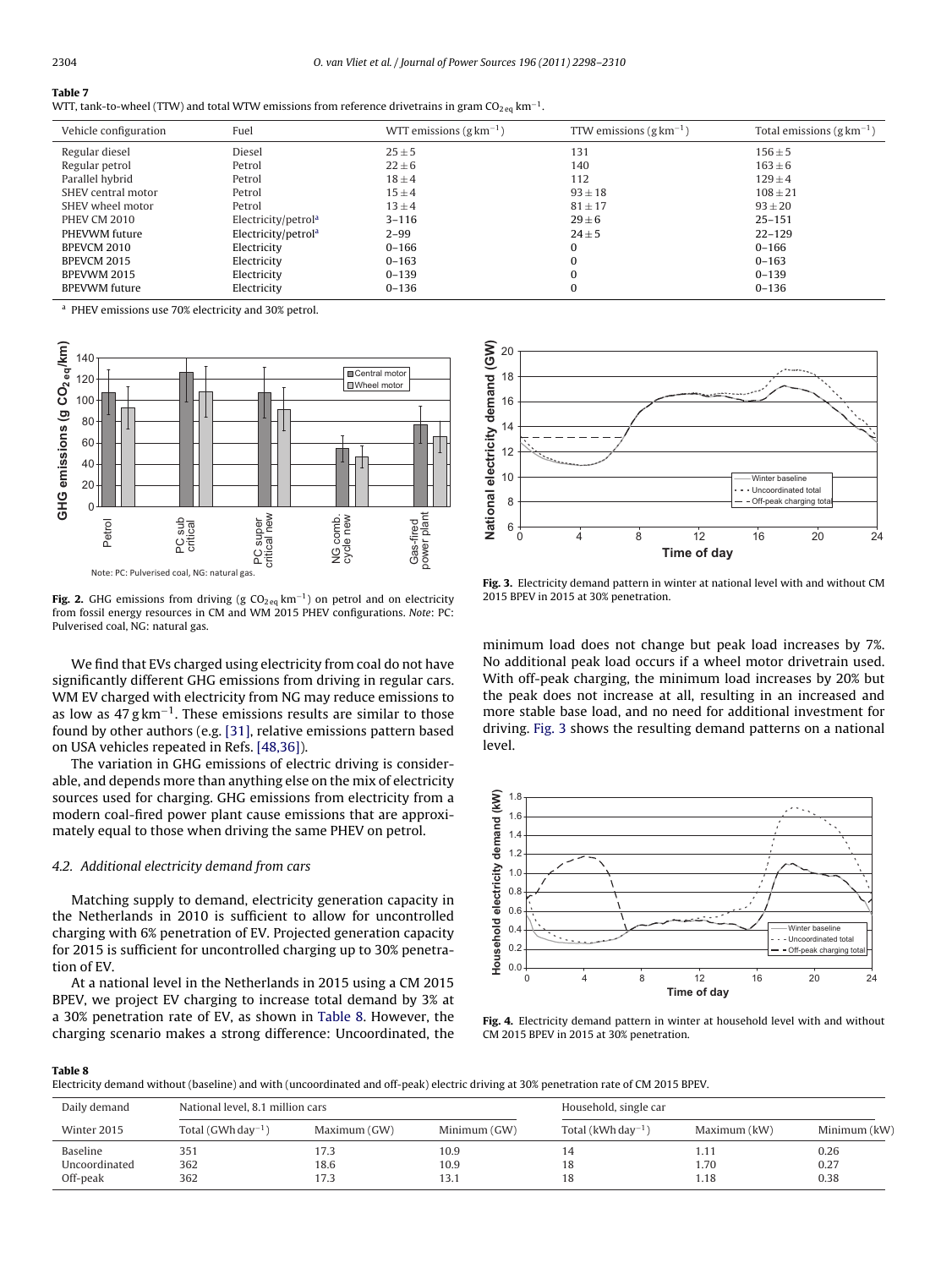<span id="page-7-0"></span>Average costs, including VAT and excluding excise duty, and emissions of additional electricity for electric driving at 30% penetration of CM 2015 BPEV.

| Additional electricity | National level, 8.1 million cars |                        |                                 | Household, single car   |                        |                   |  |
|------------------------|----------------------------------|------------------------|---------------------------------|-------------------------|------------------------|-------------------|--|
| Winter 2015            | Generation cost                  | Emissions              |                                 |                         |                        | electricity price |  |
|                        | $\in$ MWh <sup>-1</sup>          | $\in$ km <sup>-1</sup> | $g \text{CO}_2 \text{ km}^{-1}$ | $\in$ MWh <sup>-1</sup> | $\in$ km <sup>-1</sup> |                   |  |
| 6% Penetration         |                                  |                        |                                 |                         |                        |                   |  |
| Uncoordinated          | 70                               | 0.009                  | 62                              | 97                      | 0.012                  |                   |  |
| Off-peak               | 65                               | 0.008                  | 57                              | 64                      | 0.008                  |                   |  |
| 30% Penetration        |                                  |                        |                                 |                         |                        |                   |  |
| Uncoordinated          |                                  | 0.009                  | 62                              | 97                      | 0.012                  |                   |  |
| Off-peak               | 65                               | 0.008                  | 57                              | 64                      | 0.008                  |                   |  |



**Fig. 5.** GHG emissions from driving (g CO<sub>2 eq</sub> km<sup>-1</sup>) car configurations investigated in this study. Note: Emissions for PHEV use 70% electricity and 30% petrol.

[Fig. 4](#page-6-0) shows the resulting demand patterns on a household level. This pattern is even more pronounced at household level, where additional demand would be 35%, but peak increase for uncoordinated charging would be 54% and base load increase for coordinated charging would be 47%. The peak increase for household demand using coordinated charging would be around 7%. Though the increased peak demand from uncontrolled charging is nationally within projected 2015 peak generation capacity, the increase in peak household demand indicates that distribution infrastructure may locally need strengthening if the penetration rate of EV becomes significant. Further research into the effects of EV charging on local (district or street level) infrastructure may therefore be needed.

EV charging patterns have most impact when household demand is highest or lowest. Therefore, despite households' minority share in total demand, household demand dynamics are most relevant in determining the impact of EV on national electricity demand.

The impact of off-peak charging is different on household level than on national level, to a point where night-time demand is almost equal to peak demand without EV charging. However, as long as night/off-peak electricity prices remain significantly lower than afternoon/evening prices, this should not affect the incentive to charge off-peak.

#### 4.3. GHG emissions and costs of EV charging

Table 9 shows the cost and emissions of additional electricity required for driving a PHEV or BPEV. There is no significant difference in the average cost or emissions for different levels of penetration. GHG emissions reflect that most of the electricity used for charging is generated with efficient natural gas-fired power plants (NGCC). Both without EV charging and with off-peak charging, we project that NGCC is the de facto marginal source at all times in all seasons in the Netherlands in 2015.

The off-peak charging pattern results in a 8% reduction in GHG emissions and 34% reduction in EV charging price at a household level compared to uncoordinated charging (excluding possible excise duties on electricity). Emissions are higher in case of uncoordinated charging because less efficient NG power plants used to supply electricity for charging. Including uncertainties in electricity consumption and variation between CM and WM cars, GHG emissions are  $35-77$  g km<sup>-1</sup> when charging from the Dutch grid in 2015. This is a reduction of 51–78% compared to regular cars and by 17–73% compared to other hybrids.

Fig. 5 shows the total GHG emissions per km for our reference cars, SHEV and EV. It shows that PHEV can achieve the lion's share of the GHG reductions that are possible with EV. GHG emissions may be reduced further by reducing the  $CO<sub>2</sub>$  intensity of liquid fuels and electricity.

Using the electricity costs from Table 9, we arrive at the variable cost of driving shown in Table 10:

Electricity costs a third of diesel or petrol per km, but the variable costs are still largely determined by maintenance, repair and tires (MRT). The variability introduced by charging patterns is 8–9%.

#### 4.4. Total cost of EV ownership

[Table 11](#page-8-0) shows the TCO of PHEV and BPEV. TCO is dominated by purchasing cost of the vehicle, rendering the effect of fuel costs and charging patterns negligible. [Fig. 6](#page-8-0) compares TCO of reference cars, SHEV, PHEV and BPEV.

BPEV are at least 800  $\in$  year<sup>-1</sup> more expensive than the reference cars or any of the alternatives, even at a battery cost of  $\in$  400 kWh<sup>−1</sup>. By contrast, the future wheel motor PHEV is not more expensive than any alternative but the current regular petrol car and the future WM SHEV.

#### **Table 10**

Variable cost of CM electric driving ( $\in$  km<sup>-1</sup>) at 30% penetration in winter using off-peak charging.

| Vehicle configuration                                                            | MRT                              | Petrol                                 | Electricity (grid)                                                               | Total $(\in \text{km}^{-1})$                                                 |
|----------------------------------------------------------------------------------|----------------------------------|----------------------------------------|----------------------------------------------------------------------------------|------------------------------------------------------------------------------|
| PHEV central motor<br>PHEV wheel motor<br>BPEV central motor<br>BPEV wheel motor | 0.043<br>0.043<br>0.043<br>0.043 | $0.029 \pm 0.007$<br>$0.025 \pm 0.006$ | $0.008 \pm 0.003$<br>$0.007 \pm 0.002$<br>$0.008 \pm 0.003$<br>$0.007 \pm 0.002$ | $0.057 \pm 0.004$<br>$0.055 \pm 0.003$<br>$0.049 + 0.003$<br>$0.048 + 0.002$ |

Note: Total variable costs for PHEV use 70% electricity and 30% petrol.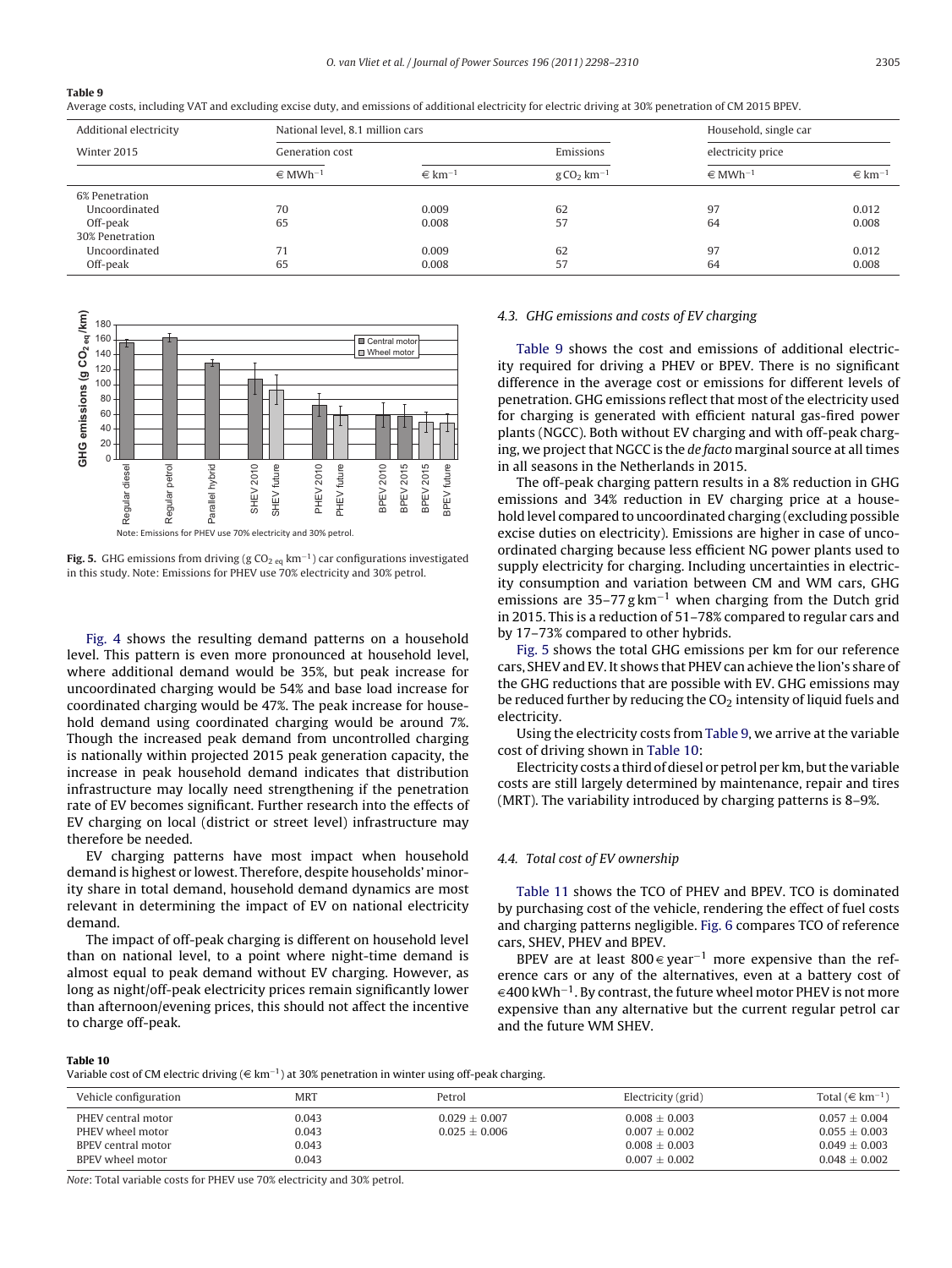<span id="page-8-0"></span>Total cost of ownership (TCO, € year<sup>-1</sup>) breakdown for car configurations investigated in this study using a 5% social discount rate, VAT only, driving 14,000 km year<sup>-1</sup> and depreciating over 10 years.

| Vehicle configuration | Annualised purchase | <b>MRT</b> | Diesel/petrol | Electricity  | TCO ( $E$ year <sup>-1</sup> , VAT only) |
|-----------------------|---------------------|------------|---------------|--------------|------------------------------------------|
| Regular diesel        | 2770                | 610        | 570           | $\Omega$     | 3940                                     |
| Regular petrol        | 2480                | 570        | 630           | $\Omega$     | 3690                                     |
| Parallel hybrid       | $3230 \pm 0$        | 570        | 500           | $\Omega$     | $4300 + 0$                               |
| SHEVCM 2010           | $3220 + 100$        | 610        | $400 + 80$    |              | $4230 + 130$                             |
| SHEVWM future         | $2770 + 100$        | 610        | $350 + 70$    |              | $3720 + 120$                             |
| <b>PHEV CM 2010</b>   | $3970 + 200$        | 610        | $120 + 30$    | $80 + 24$    | $4780 + 210$                             |
| PHEVWM future         | $3090 + 120$        | 610        | $110 \pm 20$  | $60 + 21$    | $3860 + 130$                             |
| BPEV CM 2010          | $7240 + 890$        | 610        | 0             | $110 + 41$   | $7960 + 900$                             |
| <b>BPEV CM 2015</b>   | $6480 + 750$        | 610        | $\Omega$      | $110 \pm 38$ | $7200 \pm 750$                           |
| BPEVWM 2015           | $5700 + 700$        | 610        | $\Omega$      | $100 + 34$   | $6400 + 700$                             |
| <b>BPEV WM future</b> | $4050 \pm 360$      | 610        | 0             | $90 \pm 31$  | $4750 \pm 360$                           |



**Fig. 6.** Total cost of ownership (TCO, k€ year<sup>-1</sup>) breakdown of our car configurations using a 10% consumer discount rate and VAT only, driving 14 000 km year<sup>-1</sup> and depreciating over 10 years.

However, PHEV TCO in Table 11 depends on driving on 70% electricity and on the relative impact of variable costs. We therefore examine the sensitivity of TCO comparisons to driving distance and share of electrically fuelled km driven (assuming that these shares are feasible).

When we plot the TCO for different configurations as a function of driving distance and feasible share of electrically fuelled km driven, and project the intersects in a flat plane, we obtain isopleth curves which show at which driving habits it is cheaper to switch to another configuration (break-even points). Fig. 7 shows the isopleths curves for our PHEV and BPEV configurations and reference cars.

Fig. 7 shows that low share of electric driving reduces competitiveness of PHEV, but that a motorist who drives long distances (e.g. 40,000 km per year) with access to recharging away from homemay still benefit from a future PHEV.

Increasing the oil price from 80 \$ bbl−<sup>1</sup> to 120 \$ bbl−<sup>1</sup> does not change the relative positions of the lines in Fig. 7, but reduces the driving distance for all isopleths by one-third. For example, at 120 \$ bbl−1, current CM SHEV have lower TCO than regular petrol cars at a driving distance of more than 54,000 km year−1. TCO cost for SHEV are increased by approximately 100 € year<sup>-1</sup> compared to Table 11.

Using results from [Tables 7, 9 and 11](#page-6-0) we calculate the approximate GHG abatement costs for our car configurations, as shown in [Fig. 8. R](#page-9-0)esults indicate the future SHEV and PHEV may be competitive with other options for GHG emissions reductions, but current EV technology and BPEV are not.

## **5. Discussion**

#### 5.1. Effect on electricity generation infrastructure

Electric driving is potentially an extra source of revenue for utilities. If charging is done off-peak, a 30% penetration rate causes an increase of 3% in total electricity demand. This can be met without additional investments in electricity generation plants. Electrification of the entire car fleet would result in an increase of around 10% in total electricity demand, which can still be met with existing generation capacity, without higher peak loads at a national level and with 7% higher peak loads at the household and district level using a CM EV or no higher peak load using a WM EV.



Note: For every line, the configuration listed first in the legend has lowest cost above the isopleth line, and the configuration listed second has lowest cost below the line.

**Fig. 7.** Lowest TCO isopleths for SHEV, PHEV, BPEV and reference cars, using VAT only and a 10% consumer discount rate. Note: For every line, the configuration listed first in the legend has lowest cost above the isopleth line, and the configuration listed second has lowest cost below the line.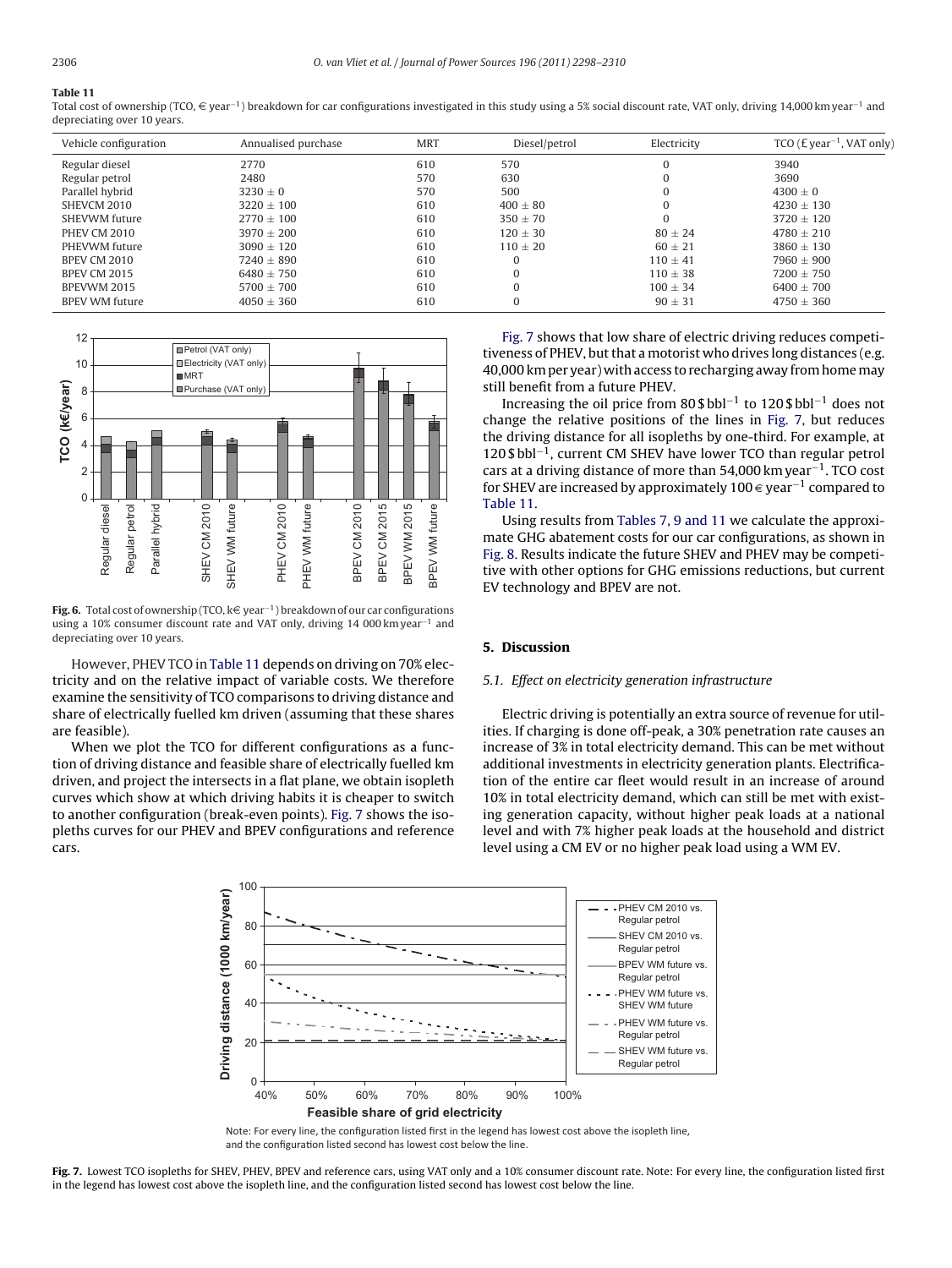<span id="page-9-0"></span>

**Fig. 8.** GHG abatement costs (€ tonne<sup>-1</sup> CO<sub>2</sub> equivalent) for EV configurations investigated in this study compared to regular diesel and petrol cars, in the Dutch electricity supply context, using a 5% social discount rate and VAT only, driving 14,000 km year−<sup>1</sup> and depreciating over 10 years. Note: Range in abatement costs is caused by uncertainty in EV costs, GHG emissions and by comparing to both petrol and diesel cars.

However, if EV charging is uncoordinated and there are no incentives to charge off-peak, the peak load would increase substantially, as described in Section [4.2. T](#page-6-0)his increase of peak load is muchmore pronounced on the household level than on the national level (compare [Figs. 3 and 4\). F](#page-6-0)urthermore, there is not much incentive (other than lower off-peak rates) to adopt coordinated charging on the household level, because the impact of charging patterns on total household costs is relatively small, while this incentive is much stronger for utilities and grid operators. Consequently, if EVs will be concentrated in certain districts or even streets, uncoordinated charging may quickly cause the local distribution grid to be overloaded.

The household demand pattern resulting from off-peak charging (see [Fig. 4\)](#page-6-0) has implications for CHP installations, as the combined pattern resembles that of household heat demand in a country like the Netherlands (see [\[99\]\).](#page-12-0) District and micro-CHP would become more viable with increased penetration of electric vehicles. We therefore recommend further investigation of combining CHP with EV charging.

The longevity of the existing generation capacity precludes rapid changes in the GHG emissions profile of EV. In the Dutch context, 68% of 2015 capacity is projected to still be in use in 2030 (see [Table 4\).](#page-5-0) In the medium term, GHG emissions from EV driving are relatively fixed. There is therefore neither a risk of EV electricity being entirely supplied from coal, nor a possibility to supply all of it from renewables.

This limits the GHG emissions reductions that may be achieved through EV. However, the emissions profile may change, for example, if stringent GHG reduction policies cause existing electricity generation capacity to be retired early or retrofitted for co-firing of biomass and/or carbon capture and storage (see also [\[96\]\).](#page-12-0) Alternatively, complementary means of reducing transport emissions may be used, such as sustainable biofuels.

## 5.2. Uncertainty in energy use

[Table 5](#page-5-0) shows that the weight increase for future WM vehicle configurations is less than 5% compared to the reference cars (as in Ref. [\[13\]\).](#page-10-0) However, central motor PHEV and BPEV shows up to 17% increase weight, leading to significantly increased electricity consumption. This increase would be even more significant in larger size cars (mid-size sedans up to SUV) and in case battery-powered range were increased beyond 50 km for PHEV and 250 km for BPEV. Significant uncertainties exist in the GHG emissions from electric driving, which depend to a large extent on energy efficiency of the drivetrain (in addition to electricity source). We arrive at an uncertainty in emissions of around 22%.

However, additional minor uncertainties could arise from variability in charger efficiency and battery cycle efficiency. In the context of current Dutch electricity generation capacity in the short term, any additional electricity is likely to be generated from natural gas, and therefore does not significantly alter the overall GHG emissions profile. However, GHG emissions would rise more in supply contexts where the marginal electricity source causes high emissions.

Driving patterns (as represented in drive cycles) have a major impact on fuel consumption and affect electric drivetrains differently than ICE drivetrains. Further research, using comparable vehicle platforms, may shed light on the exact impact of driving patterns.

## 5.3. Battery costs

Our calculations assume EV batteries last the entire lifetime of the EV. At present Li-ion batteries have a calendar life of around 5 years, which suggests that one mid-life replacement may be necessary [\[100\]. I](#page-12-0)n parallel hybrids at least, cycle life has not proven to be problematic, as batteries in hybrid taxis are reported to have lasted over 350,000 km [\[101\]. I](#page-12-0)f a mid-life battery replacement is needed, discounted TCO of PHEV increase by 1640–1940  $\in$  year<sup>-1</sup> or 33–35% compared to the results in [Table 11.](#page-8-0) TCO increase for BPEV would be 60–94%. This reinforces our conclusion that BPEV are currently economically uncompetitive.

As batteries entirely account for additional weight and cost between SHEV and our PHEV and BPEV configurations, we expect some motorists may favour PHEV configurations with a batterypowered range between 20 and 50 km, or BPEV configurations with ranges between 100 and 250 km. Lower cost and weight may outweigh concerns over range for some. The PHEV is more flexible in this sense, because it also carries an ICE and the battery size determines the share of km driven on electricity, rather than restrict driving range.

We calculate that TCO of a future WM BPEV configuration with 100 km electric range is roughly equal to that of regular and hybrid cars, but less advanced BPEV configurations remain more expensive. PHEV with 20 km electric range have approximately equal cost to SHEV. Future BPEV also become competitive if cost of batteries can be reduced to 150  $∈$  kWh<sup>-1</sup>, but this implies an 85% reduction in cost compared to current batteries.

The battery cost reductions we use are based on policy targets and not on a comprehensive analysis of battery technology. Prices of batteries have dropped faster than expected in recent years [\[102\].](#page-12-0) However, due to fierce competition doubt have arisen over the quality and expected life span of these reduced cost batteries [\[102\].](#page-12-0) As replacing the batteries early would lead to much higher TOC, we use conservative estimates for battery costs that also include aggregation of battery cells into vehicle-ready packs. It therefore remains uncertain if the reduction of battery costs to 150  $∈$  kWh<sup>-1</sup> can be reached at all, and if the lesser reduction to 400  $\in$  kWh<sup>-1</sup> can be reached without compromising on quality and longevity, especially in 2015. More research is needed to assess future battery costs.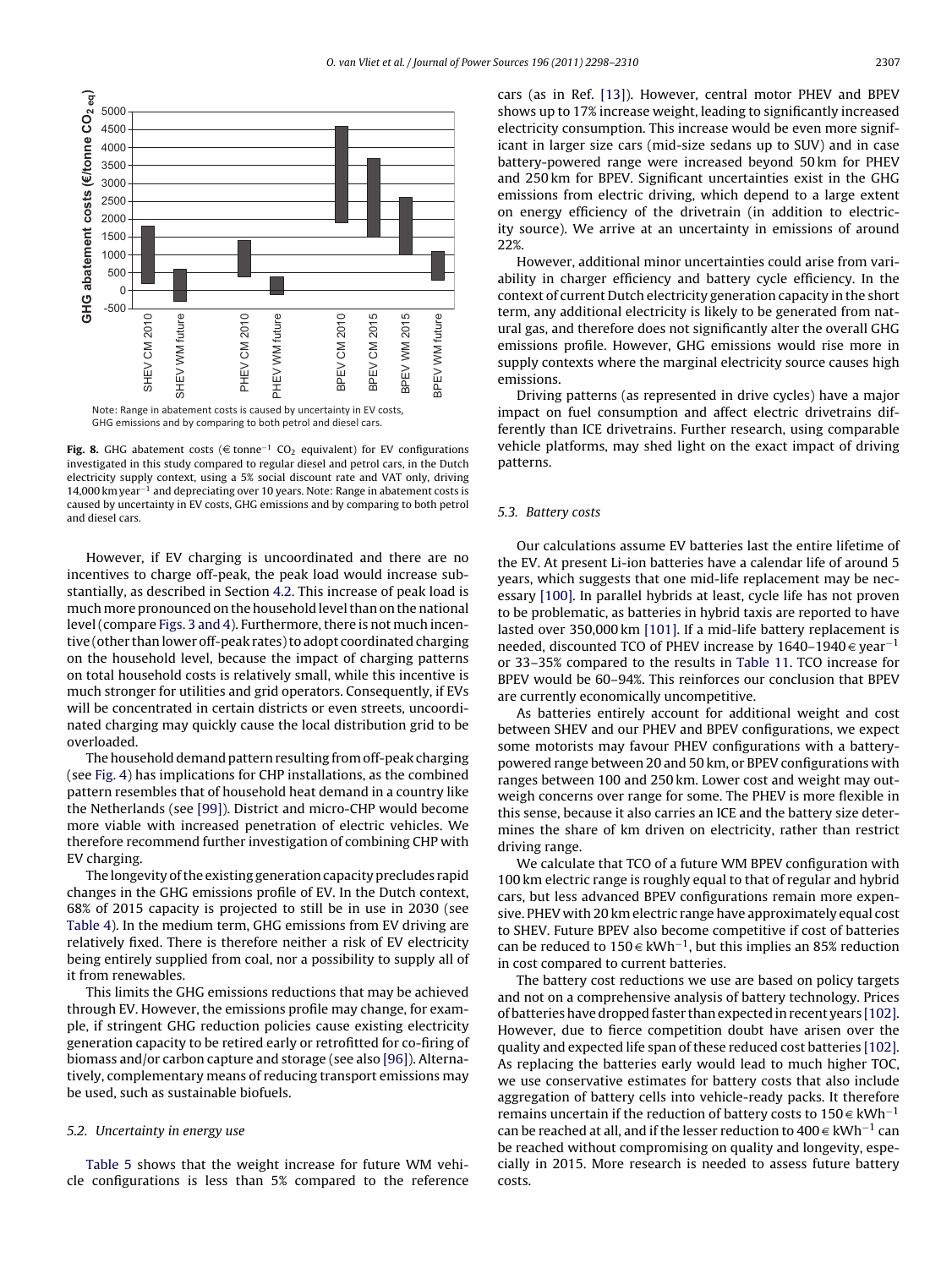#### <span id="page-10-0"></span>5.4. Generalising our findings

As lifestyles, working hours and household technology are fairly similar across industrialised nations and households, demand patterns without EV charging should be fairly consistent, except for higher use of air conditioners in the daytime in warmer climates. We therefore expect our findings on the impact of charging patterns on demand to be applicable to industrialised countries.

Conversely, our results for marginal supply and emissions are based on the Dutch supply and demand. Generation capacity varies strongly between countries, with wide ranges in the use of coal, nuclear, hydro and natural gas. Our calculation for cost of charging and GHG emissions are therefore circumstantial. More generally, increased base load due to electric driving could lead to increased use of coal-fired electricity with high GHG emissions. However, unless a majority of a country's electricity generation capacity will reach the end of its lifespan in the next decade, GHG emissions profiles of EV may to remain close to current values.

Our TCO calculations use technology assumptions that are not nation-specific. Our finding that charging patterns have negligible impact on TCO is widely applicable. However, we assume no specific tax context, whereas taxation can strongly influence the relative TCO of car alternatives. For example, the Dutch tax context is advantageous to PHEV and BPEV configurations as EV buyers are currently exempt from a 45% purchasing tax, pay half of the annual road tax and pay lower fuel taxes because of lower fuel consumption (see [13]).

#### **6. Summary and conclusions**

We examined efficiency and costs of current and future EV, as well as the impact from charging EV on electricity demand and infrastructure for generation and distribution, and thereby on GHG emissions.

Uncoordinated charging would increase national peak load by 7% at 30% penetration rate of EV and household peak load by 54%, which may exceed the capacity of existing electricity distribution infrastructure. At 30% penetration of EV, off-peak charging would result in a 20% higher, more stable base load and no additional peak load at the national level and up to 7% higher peak load at the household level. Therefore, if off-peak charging is successfully introduced, electric driving need not require additional generation capacity, even in case of 100% switch to electric vehicles.

WTW GHG emissions from electric driving depend most on the fuel type (coal or natural gas) used in the generation of electricity for charging, and range between 0 g km−<sup>1</sup> (using renewables) and 155 g km−<sup>1</sup> (using electricity from an old coal-based plant). Based on the generation capacity projected for the Netherlands in 2015, additional electricity for EV charging would largely be generated using natural gas, emitting 35–77 g  $CO<sub>2 eq</sub>$  km<sup>-1</sup>. In the Dutch context, emissions vary little with charging patterns, and are unlikely to change much before 2030.

Emissions from EV charging are lower than emissions from regular or parallel hybrid cars, and equal to emissions from SHEV if electricity were generated from modern coal-fired plants.

We find that TCO of current EV are uncompetitive with regular cars and series hybrid cars by more than 800  $\in$  year<sup>-1</sup>. TCO of future wheel motor PHEV may become competitive when batteries cost 400  $\in$  kWh<sup>-1</sup>, even without tax incentives, as long as one battery pack can last for the lifespan of the vehicle. However, TCO of future BPEV is at least 25% higher than of SHEV or regular cars. This cost gap can be overcome if the cost of batteries drops to around 150 € kWh<sup>-1</sup> in the future. Variations in driving cost from charging patterns have negligible influence on TCO.

GHG abatement costs using PHEV are currently 400–1400 € tonne<sup>-1</sup> CO<sub>2eq</sub> and may come down to -100 to 300 € tonne<sup>-1</sup>. Abatement cost using BPEV are currently above 1900  $\in$  tonne<sup>−1</sup> and are not projected to drop below 300–800  $∈$  tonne<sup>-1</sup>.

We find that EV can be integrated into the Dutch grid with few additional investments apart from coordinated chargers. Using PHEV, this need not increase the cost of driving significantly and could reduce emissions from driving by more than 70% compared to diesel and petrol cars and by more than 55% compared to other hybrids that use petrol. We therefore recommend further development of electric drivetrains and batteries for use in SHEV and PHEV.

With respect to the possible future deployment of EV, we recommend further research into combining CHP with EV charging, effects of EV charging on local electricity distribution grids, cost developments of batteries and chargers, and the effect of driving patterns and different vehicle classes on EV fuel consumption. We also recommend integrating WTW analysis with analysis of energy and GHG emissions from EV manufacturing, as well as impacts of EV on non-GHG emissions, and investigating the possible role of EV in conjunction with other car alternatives, low or zero carbon fuels and green electricity in reducing GHG emissions.

#### **Acknowledgements**

The authors wish to thank Wim Turkenburg of the Science Technology and Society group of the Copernicus Institute and two anonymous reviewers for their suggestions to improve the manuscript. This study was carried out as part of the research project Quantified backcasting: methodological design of transition strategies in the area of sustainable transportation chains and financially supported by NWO and SenterNovem (now part of Agentschap NL).

#### **References**

- [1] J.V. Mitchell, A New Era for Oil Prices, Chatham House, Royal Institute of International Affairs, London, 2006, 32 pp.
- [2] P. de Almeida, P.D. Silva, Energy Policy 37 (4) (2009) 1267–1276, [http://dx.doi.org/10.1016/j.enpol.2008.11.016.](http://dx.doi.org/10.1016/j.enpol.2008.11.016)
- [3] EEA, 2009. [http://www.eea.europa.eu](http://www.eea.europa.eu/)/themes/transport/indicators#AAAAA-AAEFEI= (retrieved on 2009/04/20).
- [4] S. Dunn, International Journal of Hydrogen Energy 27 (3) (2002) 235-264, [http://dx.doi.org/10.1016/S0360-3199\(01\)00131-8.](http://dx.doi.org/10.1016/S0360-3199(01)00131-8)
- [5] EurObserv'ER, Biofuels Barometer (2009), [http://www.eurobserv](http://www.eurobserv-er.org/pdf/baro192.pdf)er.org/pdf/baro192.pdf.
- [6] toyota.com, 2007.
- [7] R. Edwards, J.-F. Larivé, V. Mahieu, P. Rouveirolles, Well-to-Wheels Analysis of Future Automotive Fuels and Powertrains in the European Context, Joint Research Centre. [http://ies.jrc.ec.europa.eu/our-activities/support-to](http://ies.jrc.ec.europa.eu/our-activities/support-to-eu-policies/well-to-wheels-analysis/WTW.html)eu-policies/well-to-wheels-analysis/WTW.html.
- [8] N. Demirdöven, J. Deutch, Science 305 (5686) (2004) 974–976, <http://dx.doi.org/10.1126/science.1093965>.
- [9] B. Johansson, M. Ahman, Transportation Research Part D: Transport and Environment 7 (3) (2002) 175–196, [http://dx.doi.org/10.1016/S1361-](http://dx.doi.org/10.1016/S1361-9209(01)00018-9) 9209(01)00018-9.
- [10] D. Rajagopal, D. Zilberman, Review of environmental, economic and policy aspects of biofuels, in: Sustainable Rural and Urban Development Team, Development Research Group, World Bank & Energy and Resources Group and Department of Agricultural and Resource Economics, University of California Berkeley, Washington, DC, USA, 2007, WPS 4341. <http://go.worldbank.org/BOFMJG92O0>.
- [11] J. Romm, Energy Policy 34 (17) (2006) 2609–2614, [http://dx.doi.org/](http://dx.doi.org/10.1016/j.enpol.2005.06.025) 10.1016/j.enpol.2005.06.025.
- [12] O.P.R. van Vliet, A.P.C. Faaij, W.C. Turkenburg, Energy Conversion and Management 50 (4) (2009) 855–876, [http://dx.doi.org/10.1016/j.enconman.](http://dx.doi.org/10.1016/j.enconman.2009.01.008) 2009.01.008.
- [13] O.P.R. van Vliet, T. Kruithof, W.C. Turkenburg, A.P.C. Faaij, Journal of Power Sources 195 (19) (2010) 6570–6585, [http://dx.doi.org/10.1016/j.jpowsour.](http://dx.doi.org/10.1016/j.jpowsour.2010.04.077) 2010.04.077.
- [14] J.D. van den Wall-Bake, M. Junginger, A.P.C. Faaij, T. Poot, A. da Silva Walter, Biomass and Bioenergy 33 (4) (2009) 644–658, <http://dx.doi.org/10.1016/j.biombioe.2008.10.006>.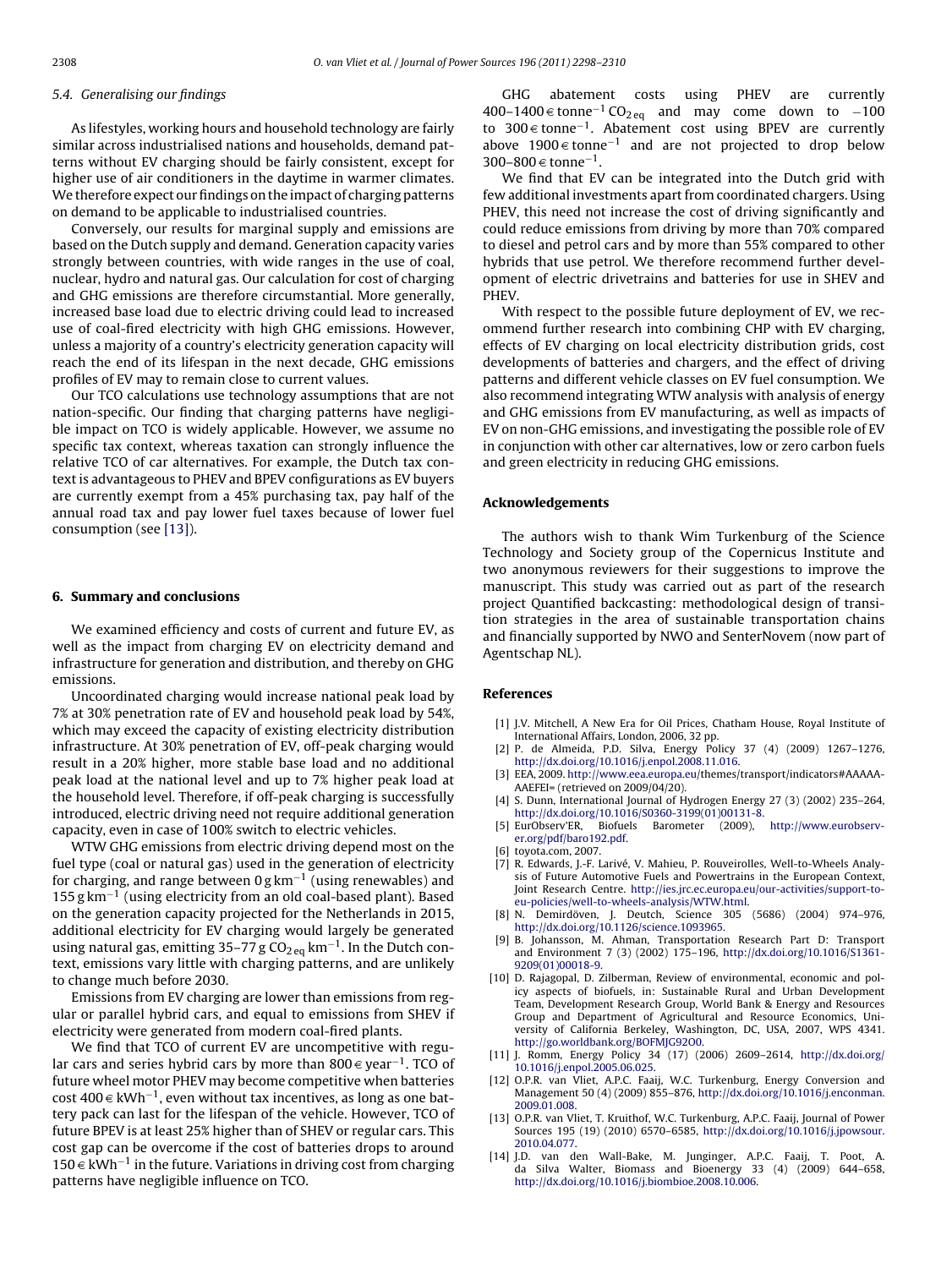- <span id="page-11-0"></span>[15] C.B. Hanschke, M.A. Uyterlinde, P. Kroon, H. Jeeninga, H.M. Londo, Duurzame innovatie in het Wegverkeer. Een evaluatie van vier transitiepaden voor het thema Duurzame Mobiliteit, ECN Beleidsstudies, Amsterdam, NL, 2009, ECN-E–08-076. [http://www.ecn.nl/publicaties/default.aspx?nr=ECN-E–08-076](http://www.ecn.nl/publicaties/default.aspx?nr=ECN-E--08-076).
- [16] P. Mazza, R. Hammerschlag, Carrying the Energy Future: Comparing Hydrogen and Electricity for Transmission, Storage and Transportation, Institute for Lifecycle Environmental Assessment, Seattle, WA, USA, 2004, 52 pp. <http://www.ilea.org/articles/CEF.html>.
- [17] R. Cowan, S. Hulten, Technological Forecasting and Social Change 53 (1) (1996) 61–79, [http://dx.doi.org/10.1016/0040-1625\(96\)00059-5.](http://dx.doi.org/10.1016/0040-1625(96)00059-5)
- [18] K. Nice, 2005. <http://auto.howstuffworks.com/hybrid-car.htm> (retrieved on 2005/09/15).
- [19] J. Tollefson, Nature 456 (2008), 2008/11/26, 436-440 pp. [http://dx.doi.org/](http://dx.doi.org/10.1038/456436a) 10.1038/456436a.
- [20] Chevrolet, 2009. [http://www.chevrolet.com/experience/fuel-solutions/ elec](http://www.chevrolet.com/experience/fuel-solutions/electric/)tric/.
- [21] The Economist, 2009. The electric-fuel-trade acid test, The Economist. [http://www.economist.com/displayStory.cfm?story](http://www.economist.com/displayStory.cfm?story_id=14362092) id=14362092.
- [22] B. Vlasic, Nissan plans electric car in U.S. and Japan by 2010, International Herald Tribune, 2008/05/13. [http://www.iht.com/articles/2008/05/13/ busi](http://www.iht.com/articles/2008/05/13/business/13nissan.php)ness/13nissan.php.
- [23] T. Woody, C. Krauss, Cities Prepare for Life With the Electric Car, New York Times, <http://www.nytimes.com/2010/02/15/business/15electric.html>. [24] e-laad.nl, Duiven, NL, 2010.
- [25] C.-S.N. Shiau, C. Samaras, R. Hauffe, J.J. Michalek, Energy Policy 37 (7) (2009) 2653–2663, <http://dx.doi.org/10.1016/j.enpol.2009.02.040>.
- [26] C. Silva, M. Ross, T. Farias, Energy Conversion and Management 50 (7) (2009) 1635–1643, [http://dx.doi.org/10.1016/j.enconman.2009.03.036.](http://dx.doi.org/10.1016/j.enconman.2009.03.036)
- [27] B. Johansson, Transportation Research Part D: Transport and Environment 4 (2) (1999) 91–108, [http://dx.doi.org/10.1016/S1361-9209\(98\)00027-3](http://dx.doi.org/10.1016/S1361-9209(98)00027-3).
- [28] F. Carlsson, O. Johansson-Stenman, Journal of Transport Economics and Policy 37 (1) (2003) 1–28, http://openurl.ingenta.com/content?genre
- =article&issn=0022-5258&volume=37&issue=1&spage=1&epage=28. [29] J.L. Cohon, M.L. Cropper, M.R. Cullen, E.M. Drake, M. English, C.B. Field, D.S. Greenbaum, J.K. Hammitt, R.F. Henderson, C.L. Kling, A.J. Krupnick, R. Lee, S. Matthews, T.E. McKone, G.E. Metcalf, R.G. Newell, R.L. Revesz, I.S. Wing, T.G. Surles, Hidden Costs of Energy: Unpriced Consequences of Energy Production and Use, National Research Council, Washington, DC, USA, 2009, 978-0-309- 14640-1 466 pp. <http://books.nap.edu/catalog/12794.html>.
- [30] J. de Swart, M. Bongaerts, H. Droog, E. van Engelen, M. van Gastel, J. Hodemaekers, H. Kursten, A. van der Molen, F. Nieuwenhout, E. Pfeiffer, R. Tiktak, R. de Bruijne, O. Ongkiehong, Actieplan Decentrale Infrastructuur, Werkgroep Decentrale Infrastructuur, Platform Nieuw gas & Platform Duurzame Elektriciteitvoorziening, Utrecht, 2008, [http://www.senternovem.nl/mmfiles/Actieplan%20Decentrale%20Infra](http://www.senternovem.nl/mmfiles/Actieplan%20Decentrale%20Infrastructuur%20-%20PNG-PDEV-2008_tcm24-282906.pdf)structuur%20-%20PNG-PDEV-2008 tcm24-282906.pdf.
- [31] J. Horst, G. Frey, U. Leprich, Auswirkungen von Elektroautos auf den Kraftwerkspark und die CO2-Emissionen in Deutschland, WWF Deutschland, Frankfurt am Main, 2009.
- [32] K. Parks, P. Denholm, T. Markel, Costs and Emissions Associated with Plug-In Hybrid Electric Vehicle Charging in the Xcel Energy Colorado Service Territory, National Renewable Energy Laboratory, Golden, CO, USA, 2007, TP-640-41410. http://www.afdc.energy.gov/ afdc/progs/view citation.php?10294/PHEV.
- [33] P. Baptista, M. Tomás, C. Silva, International Journal of Hydrogen Energy 35 (18) (2010) 10024–10030.
- [34] J.M. Ogden, R.H. Williams, E.D. Larson, Energy Policy 32 (1) (2004) 7–27, [http://dx.doi.org/10.1016/S0301-4215\(02\)00246-X](http://dx.doi.org/10.1016/S0301-4215(02)00246-X).
- [35] M.A.Weiss, J.B. Heywood, A. Schafer, V.K. Natarajan, Comparative Assessment of Fuel Cell Cars, Massachusetts Institute of Technology, Laboratory for Energy and the Environment, Cambridge, MA, USA, 2003, LFEE 2003-001 RP.
- [36] S. Campanari, G. Manzolini, F.G. de la Iglesia, Journal of Power Sources 186 (2) (2008) 464–477, <http://dx.doi.org/10.1016/j.jpowsour.2008.09.115>.
- [37] B. Johansson, A. Mårtensson, Energy 25 (8) (2000) 777–792, http://dx.doi.org/ 10.1016/S0360-5442(00)00013-X.
- [38] M. Kintner-Meyer, K. Schneider, R. Pratt, Impacts Assessment of Plugin Hybrid Vehicles on Electric Utilities and Regional U.S. Power Grids, Pacific Northwest National Laboratory, Richland, WA, USA, 2007, http:// www.ferc.gov/about/com-mem/wellinghoff/5-24-07-technical-analywellinghoff.pdf.
- [39] W.F. Pickard, A.Q. Shen, N.J. Hansing, Renewable and Sustainable Energy Reviews 13 (8) (2009) 1934–1945, [http://dx.doi.org/10.1016/j.rser.](http://dx.doi.org/10.1016/j.rser.2009.03.002) 2009.03.002.
- [40] M. Weiss, J. Heywood, E. Drake, A. Schafer, F. AuYeung, On the Road in 2020: A Life-cycle Analysis of New Automobile Technologies, Massachusetts Institute of Technology, Laboratory for Energy and the Environment, Cambridge, MA, USA, 2000, EL 00–003.
- [41] IEA, World Energy Outlook 2009 Edition, International Energy Agency, Paris, FR, 2009.
- [42] Shell Nederland, 2008. [http://www.shell.nl/home/content/nld/products](http://www.shell.nl/home/content/nld/products_services/on_the_road/fuels/fuel_pricing/cpp/pricestructure/structure.html)\_ services/on the road/fuels/fuel pricing/cpp/pricestructure/structure.html (retrieved on 2008/10/28).
- [43] Shell Nederland, 2008. [http://www-static.shell.com/static/nld/imgs/ prod](http://www-static.shell.com/static/nld/imgs/products_services/graphs/platts_08.jpg)ucts services/graphs/platts 08.jpg (retrieved on 2008/10/28).
- [44] Ministerie van Financiën, 2009. [http://www.minfin.nl/Onderwerpen/](http://www.minfin.nl/Onderwerpen/Milieu) Milieu.
- [45] Centraal Bureau voor de Statistiek, 2009. [http://statline.cbs.nl/StatWeb/](http://statline.cbs.nl/StatWeb/publication) publication/?VW=T&DM=SLNL&PA=71405NED&D1=36-37,48-52&D2= 0,2,5,7,l&D3=0&HD=090615-1516&HDR=T&STB=G1,G2 (retrieved on 2009/06/18).
- [46] Centraal Bureau voor de Statistiek, 2008. [http://statline.cbs.nl/StatWeb/](http://statline.cbs.nl/StatWeb/publication) publication/?VW=T&DM=SLNL&PA=71107ned&D1=0&D2=a&D3=1- 3&D4=0&D5=0&D6=0,2,5&HD=090615-1533&HDR=T,G4,G3,G1,G2&STB=G5 (retrieved on 2009/06/18).
- [47] F. van Beek, H. Flikkema, J. Francke, P. Besseling, W. Groot, H. Nijland, J. Ritsema van Eck, L. Janssen, R. Okker, J. Schuur, Welvaart en Leefomgeving: Mobiliteit, Adviesdienst Verkeer en Vervoer, Centraal Planbureau, Milieu- Natuur Planbureau, Ruimtelijk Planbureau, 2008, 978-90-6960-149- 6. [http://www.welvaartenleefomgeving.nl/mobiliteit.html.](http://www.welvaartenleefomgeving.nl/mobiliteit.html)
- [48] C.E. Thomas, International Journal of Hydrogen Energy (2009), <http://dx.doi.org/10.1016/j.ijhydene.2009.06.003>.
- [49] S. Eaves, J. Eaves, Journal of Power Sources 130 (1–2) (2004) 208–212, [http://dx.doi.org/10.1016/j.jpowsour.2003.12.016.](http://dx.doi.org/10.1016/j.jpowsour.2003.12.016)
- [50] A. Vyas, D. Santini, M. Duoba, M. Alexander, in: Electric Vehicle Symposium and Exposition 23, Argonne National Laboratory, Anaheim, CA, USA, 2007, 27 pp.
- [51] A. Burke, B. Jungers, C. Yang, J. Ogden, Battery Electric Vehicles: An Assessment of the Technology and Factors Influencing Market Readiness, Institute of Transportation Studies, Davis, CA, USA, 2007, <http://hydrogen.its.ucdavis.edu/people/cyang/AEP/TechAssessment/BEV>.
- [52] M.S. Duvall, 2005 IEEE Vehicle Power and Propulsion Conference, 2005.
- [53] OEMtek, 2008. [http://oemtek.com/pdf/Oemtek](http://oemtek.com/pdf/Oemtek_Brochure.pdf) Brochure.pdf.
- [54] U.S.A.B.C. USABC, 2007.[http://www.uscar.org/guest/article](http://www.uscar.org/guest/article_view.php?articles_id=85) view.php?articles id=85.
- [55] Valence, 2008. [http://www.valence.com](http://www.valence.com/)/sites/all/themes/valence/pdfs/U-Charge%20XP%20Data%20Sheet.pdf (retrieved on 2008/11/14).
- [56] SRU, Reducing CO2 Emission from Cars, 2005. [www.umweltrat.de.](http://www.umweltrat.de/)
- [57] IEA, Energy Technology Perspectives 2008, International Energy Agency, Paris, FR, 2008.
- [58] M.A. Uyterlinde, C.B. Hanschke, P. Kroon, Duurzame innovatie in het wegverkeer, ECN, 2009, ECN-L–09-054, 48 pp. [http://www.ecn.nl/publicaties/](http://www.ecn.nl/publicaties/default.aspx?nr=ECN-L--09-054) default.aspx?nr=ECN-L–09-054.
- [59] European Commission, World Energy Technology Outlook 2050, DG Research, Brussel, BE, 2007, [ftp://ftp.cordis.europa.eu/pub/fp7/energy/docs/](ftp://ftp.cordis.europa.eu/pub/fp7/energy/docs/weto-h2_en.pdf) weto-h2\_en.pdf.<br>[60] European Co
- [60] European Commission, European Energy and Transport TRENDS TO 2030 UPDATE 2007, DG ENTR, Brussel, BE, 2008. [http://ec.europa.eu/dgs/energy](http://ec.europa.eu/dgs/energy_transport/figures/trends_2030_update_2007/energy_transport_trends_2030_update_2007_en.pdf) transport/figures/trends 2030 update 2007/ energy transport trends 2030 update 2007 en.pdf.
- [61] T.A. Becker, I. Sidhu, B. Tenderich, Electric Vehicles in the United States: A New Model with Forecasts to 2030, Center for Entrepreneurship & Technology, University of California, Berkeley, CA, USA, 2009, [http://cet.berkeley.edu/dl/CET](http://cet.berkeley.edu/dl/CET_Technical%20Brief_EconomicModel2030_f.pdf) Technical%20Brief EconomicModel2030 f.pdf.
- [62] EIA, Annual Energy Outlook 2009, Energy Information Administration, Washington, DC, USA, 2009, DOE/EIA-0383(2009). <http://www.eia.doe.gov/oiaf/aeo/>.
- [63] M.S. Duvall, Plug-In Hybrid Vehicles EPRI & Utility Perspective, 2007. [http://sites.energetics.com/PHEV07/pdfs/Duvall.pdf.](http://sites.energetics.com/PHEV07/pdfs/Duvall.pdf)
- [\[64\] D.J. Santini, How Will Li](http://www.afdc.energy.gov/afdc/progs/view_citation.php?10294/PHEV)ght Duty Plug-in Hybrid Vehicle Electric Drive Emerge and Evolve? An Examination of Recent and Current Developments, Argonne National Laboratory, 2007, <http://www.transportation.anl.gov/pdfs/HV/483.pdf>.
- [65] V.J. Karplus, S. Paltsev, J.M. Reilly, Prospects for Plug-in Hybrid Electric Vehicles in the United States and Japan: A General Equilibrium Analysis, Massachusetts Institute of Technology, Cambridge, MA, USA, 2009, 172 [http://globalchange.mit.edu/files/document/MITJPSPGC](http://globalchange.mit.edu/files/document/MITJPSPGC_Rpt172.pdf) Rpt172.pdf.
- [66] K. Yamaji, A. Hashimoto, H. Yamamoto, R. Hiwatari, K. Okano, An analysis of market potential and  $CO<sub>2</sub>$  mitigation effects of plug-in hybrid electric vehicle in Japan, Department of Electrical Engineering, University of Tokyo, Tokyo, JP, [2008, http://www.trae](http://dx.doi.org/10.1016/S0360-5442(00)00013-X)e.org/iaee08/DownloadAbstract.php?PI=176&T=.
- [67] T. Gul, S. Weekes, D.A. Anderson, Transport Statistics Great Britain (TSGB), 34th ed., Department for Transport, London, UK, 2008.
- [68] D. Nagelhout, J.P.M. Ros, Elektrisch autorijden: Evaluatie van transities [op basis van systeemopties, Planbureau voor de Leefomgeving, Bilthove](http://www.ferc.gov/about/com-mem/wellinghoff/5-24-07-technical-analy-wellinghoff.pdf)n, 2009, 500083010, 42 pp. <http://www.pbl.nl/nl/publicaties>/2009/Elektrischautorijden-Evaluatie-van-transities-op-basis-van-systeemopties.html.
- [69] J. Gonder, T. Markel, A. Simpson, M. Thornton, Transportation Research Board (TRB) 86th Annual Meeting, National Renewable Energy Laboratory, Washington, DC, USA, 2006, 13 pp.
- [70] P.S. Hu, T.R. Reuscher, 2005. <http://nhts.ornl.gov/2001/pub/STT.pdf>.
- [71] K. Chatterjee, A. Gordon, Transport Policy 13 (3) (2006) 254–264, <http://dx.doi.org/10.1016/j.tranpol.2005.11.003>.
- [72] G.J. Kramer, 2007, Interview on hybrid cars and driving habits, personal communication to T. Kruithof.
- [73] R. Winkel, R.V. Mieghem, 2006. [http://www.transportation.anl.gov/pdfs/HV/](http://www.transportation.anl.gov/pdfs/HV/393.pdf) 393.pdf.
- [74] Y.-M. Chiang, 2007. [http://www.epa.gov/oppt/nano/p2docs/casestudy3](http://www.epa.gov/oppt/nano/p2docs/casestudy3_chiang.pdf) chiang.pdf.
- [75] P. Savagian, 2009. <http://fastlane.gmblogs.com/PDF/presentation-sm.pdf> (retrieved on 2009-03-05).
- [76] B. Lunz, R.W. de Doncker, D.U. Sauer, Energy Delta Convention, Groningen, NL, 2009.